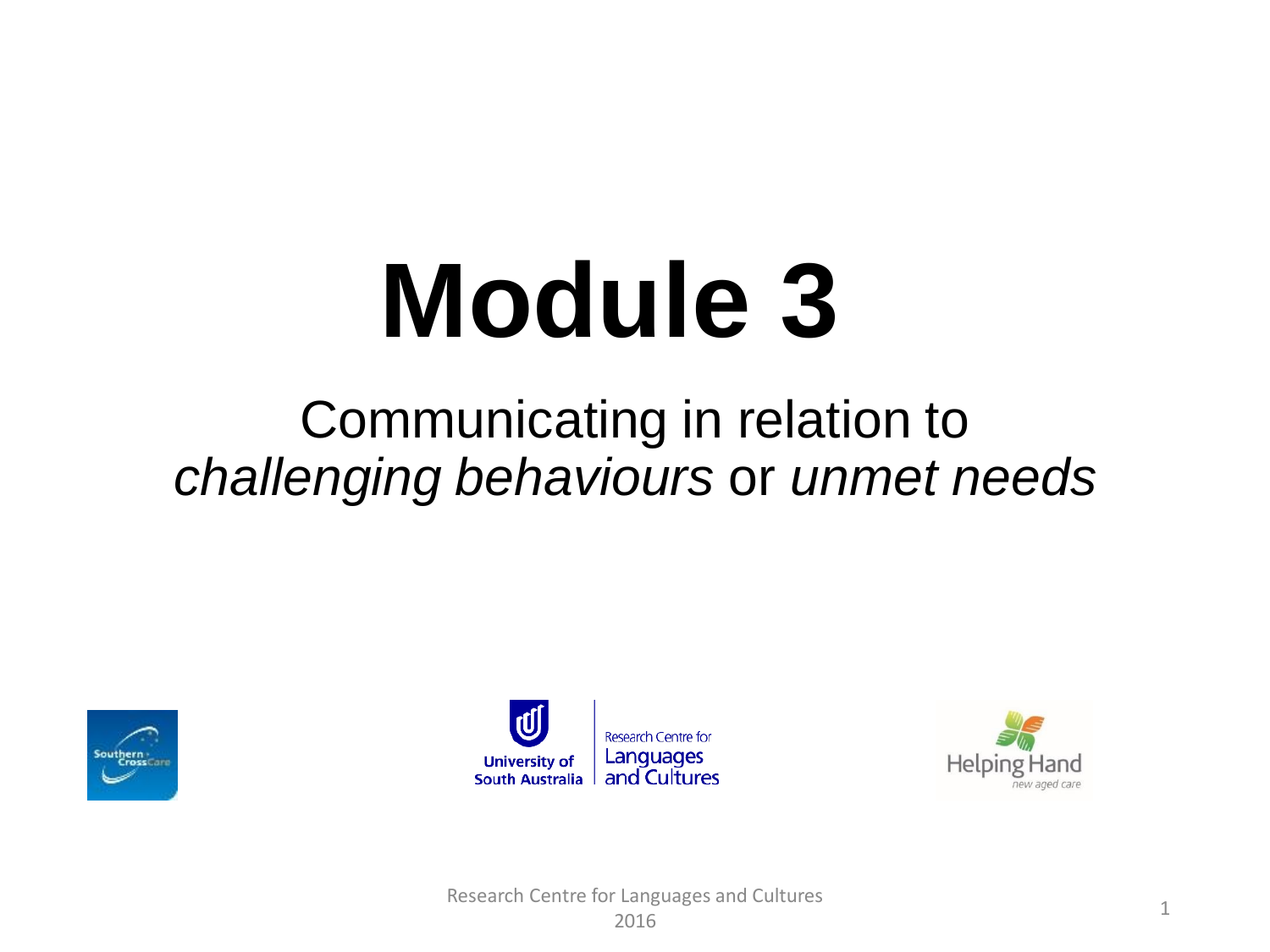# **Key questions**

- How does the language used among people affect how each person understands and responds to care?
- What choices do people have in their communication together?
- How do these choices matter for safety and care, particularly where there are in play
	- challenging behaviours or unmet needs
	- linguistic, cultural and faith-based diversity?
- How can these choices be collaboratively extended and shared by nurses, care workers and families?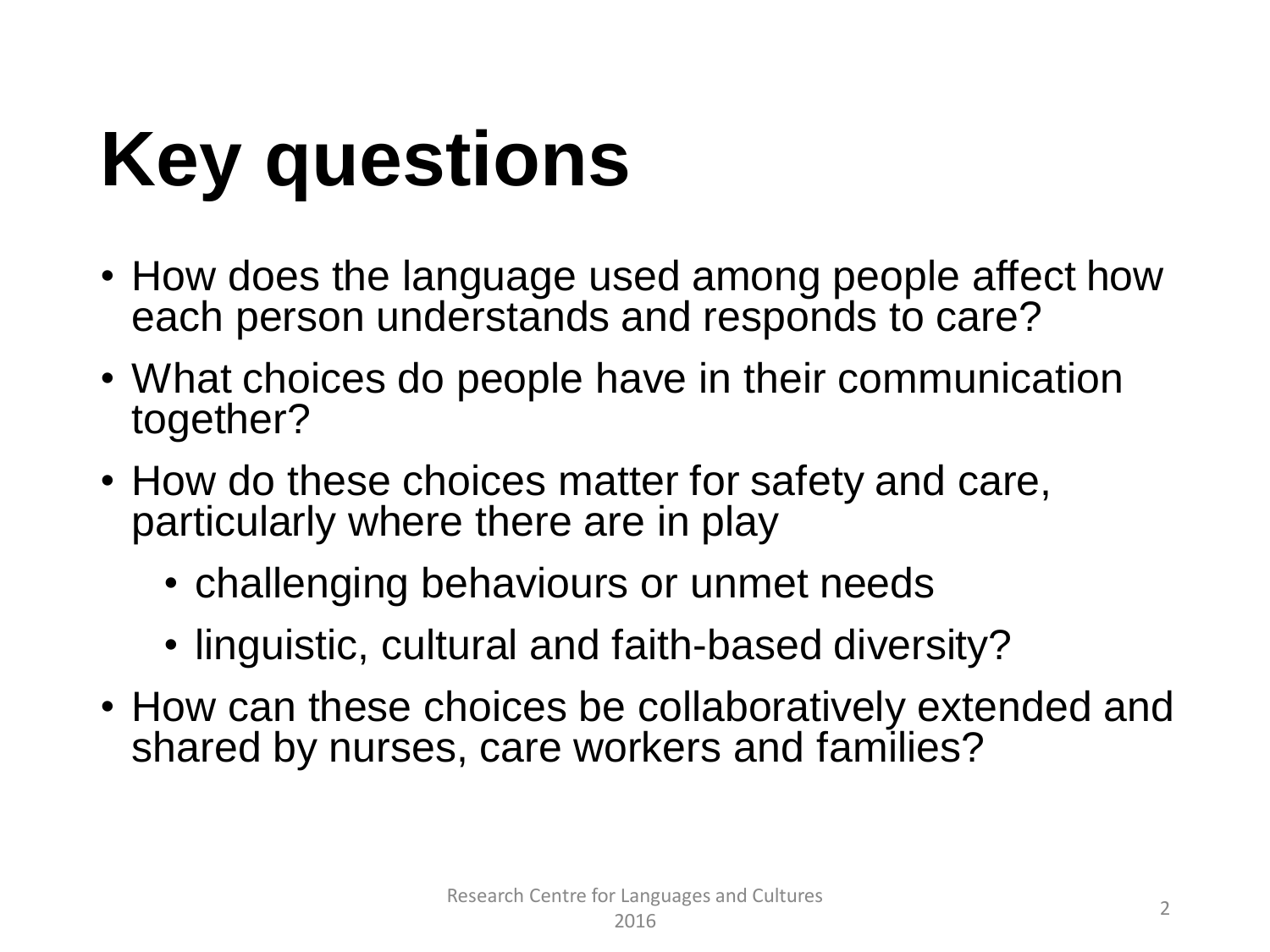# **Objectives**

In this module participants will:

- understand how choices in language use matter to safety and care
- consider how understanding and responding to the language of the person can enhance care and reduce risks for staff and residents
- develop strategies for communicating and doing safety and care by using the language of the person where appropriate/possible
- explore ways of understanding and using language beyond words.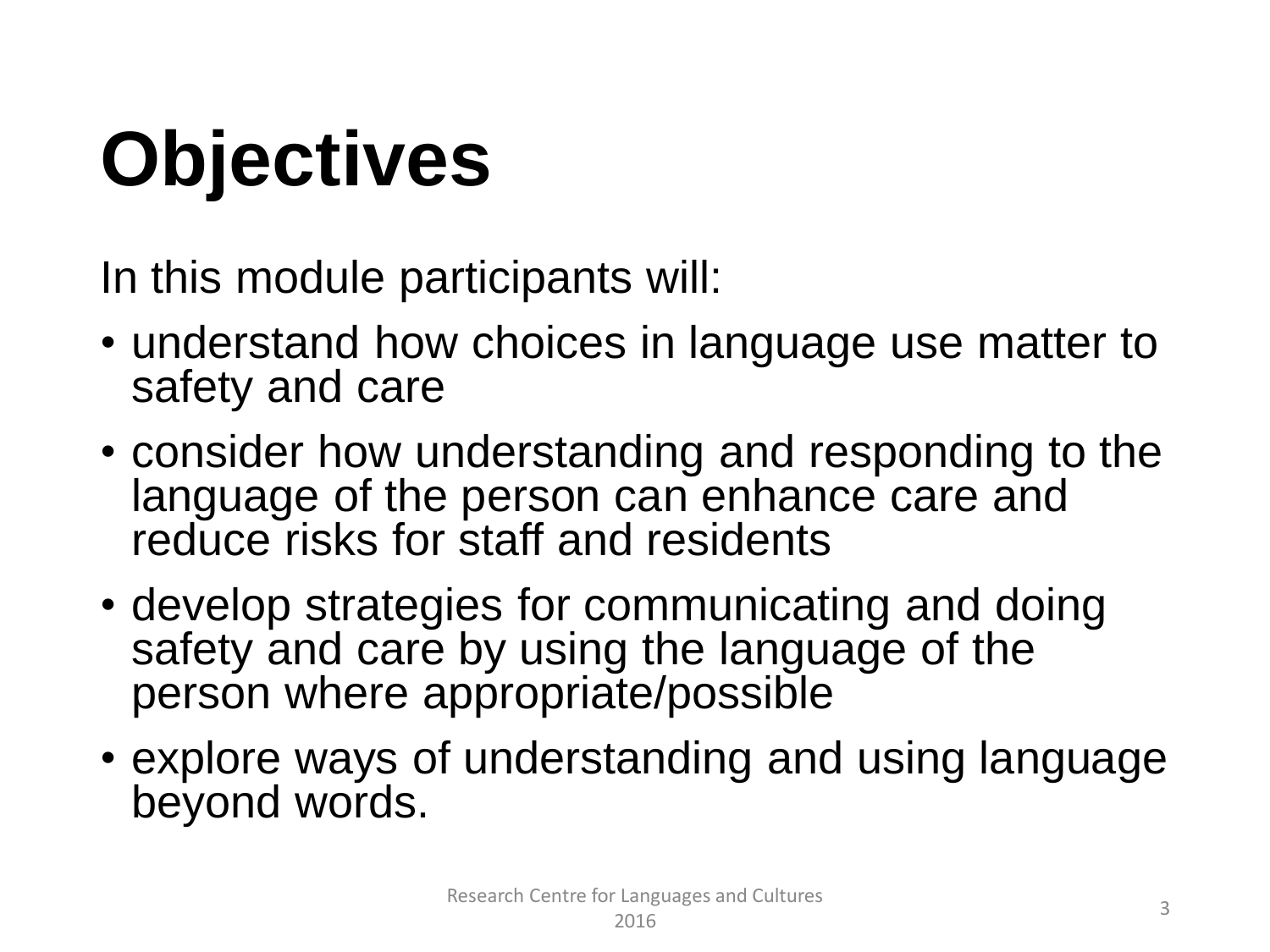'You just have to think very deeply, the only way to approach them is to be polite. Smile. And just make them feel very comfortable. That is the only way to deal with dementia. So most of the time, like she said, we sing together, just to create a very good atmosphere. We sing, we play music together. That's the only way we can distract them. Sometimes, maybe when they're aggressive, the only thing to bring them back to your level is to play music. Do something that you think they really love. That's basically how we create that connection. So if they're aggressive,

things are not going to get done. They're very different individuals.

'Me as a person, I will take my time to get to know what Mr M. likes and what he doesn't like. What Martha likes, what she doesn't like. So I take my time to figure out a few things like that, which makes the job much easier.'

(Care worker, African background)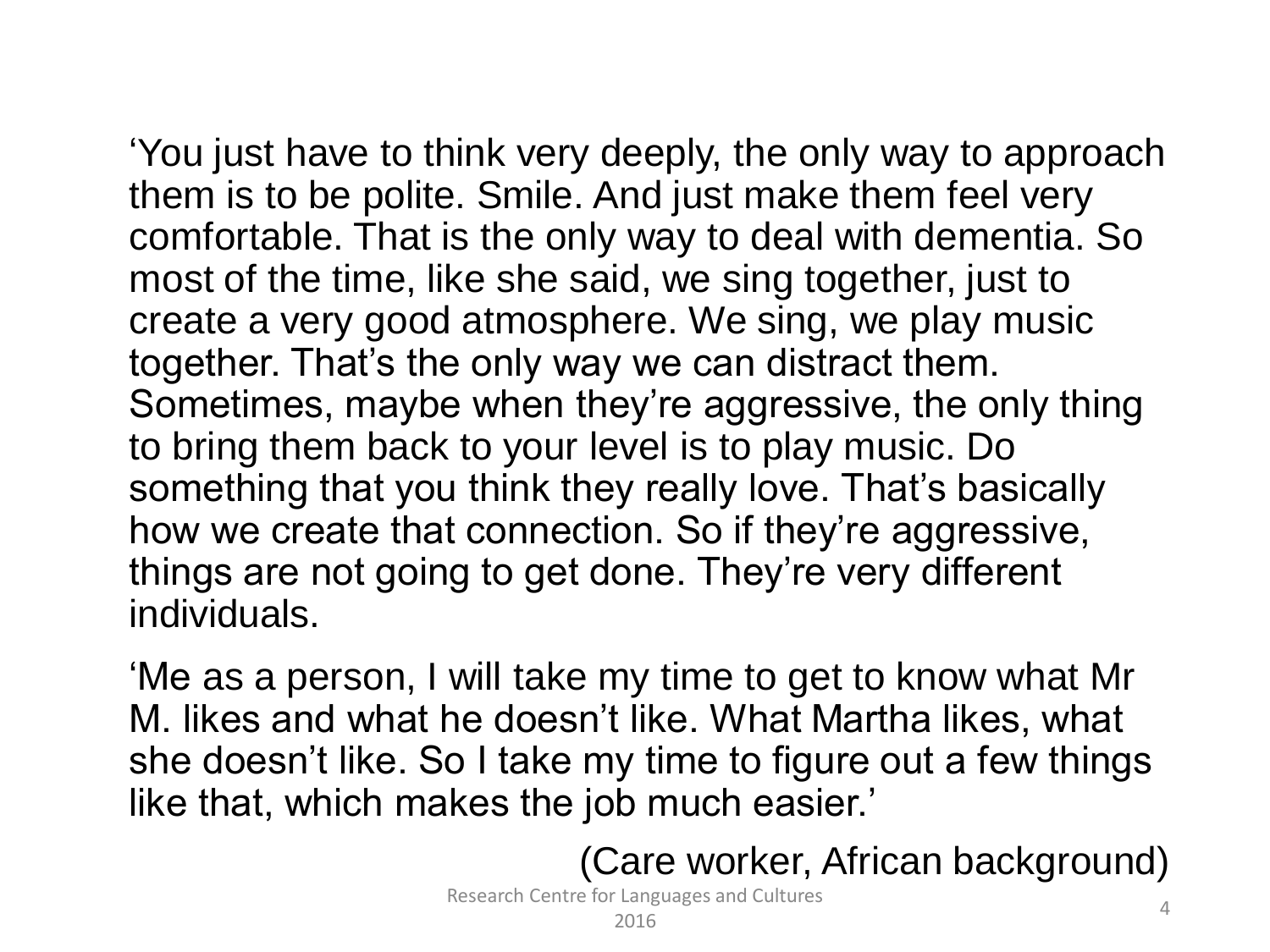## **Outline**

- 1. Understanding how people's use of language accomplishes safety and care
- 2. Considering how each person uses and understands language
- 3. Developing strategies for using the language of the person
- 4. Exploring language beyond words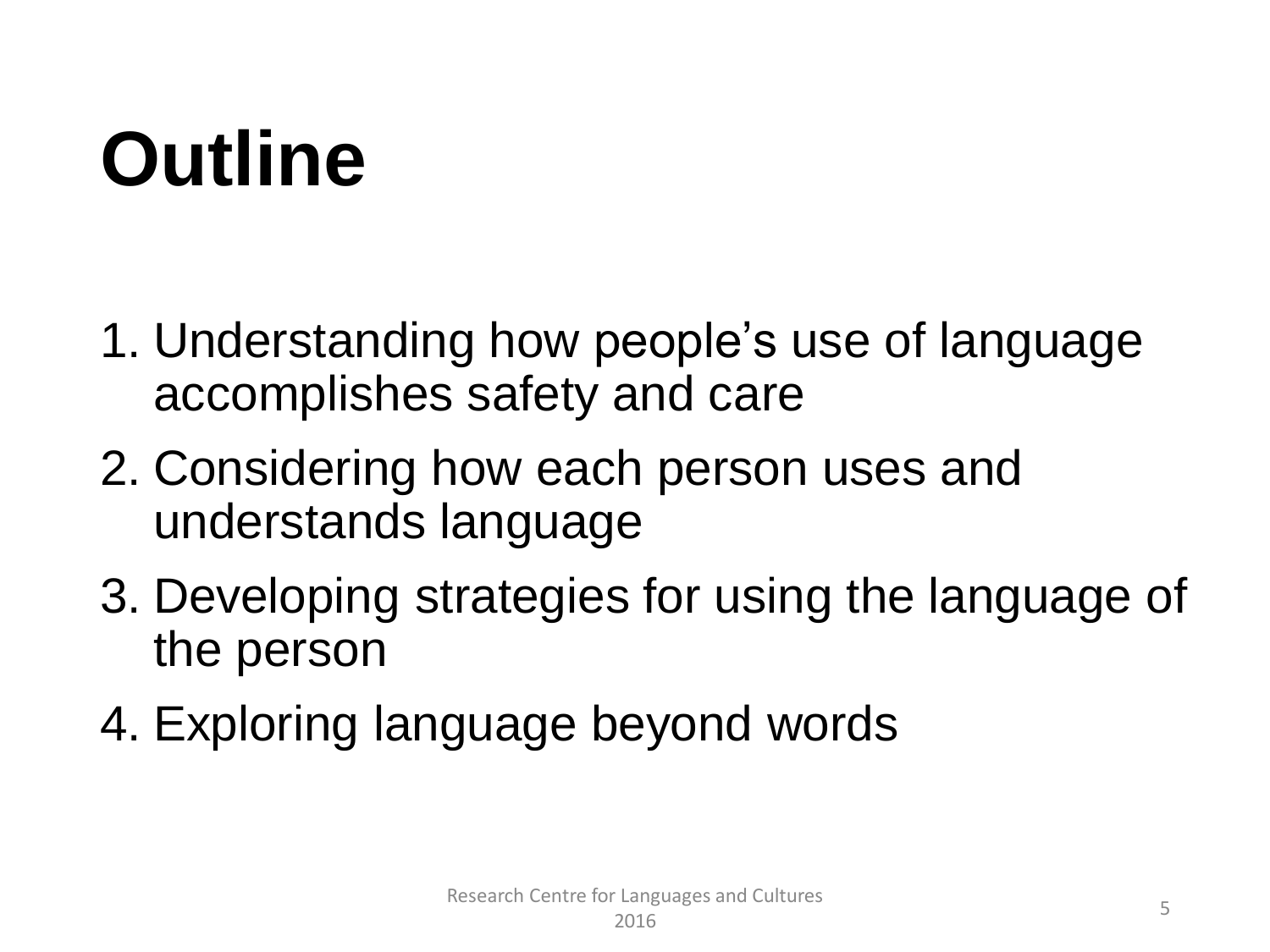#### **Segment 1**

#### *Understanding how people's use of language accomplishes safety and care*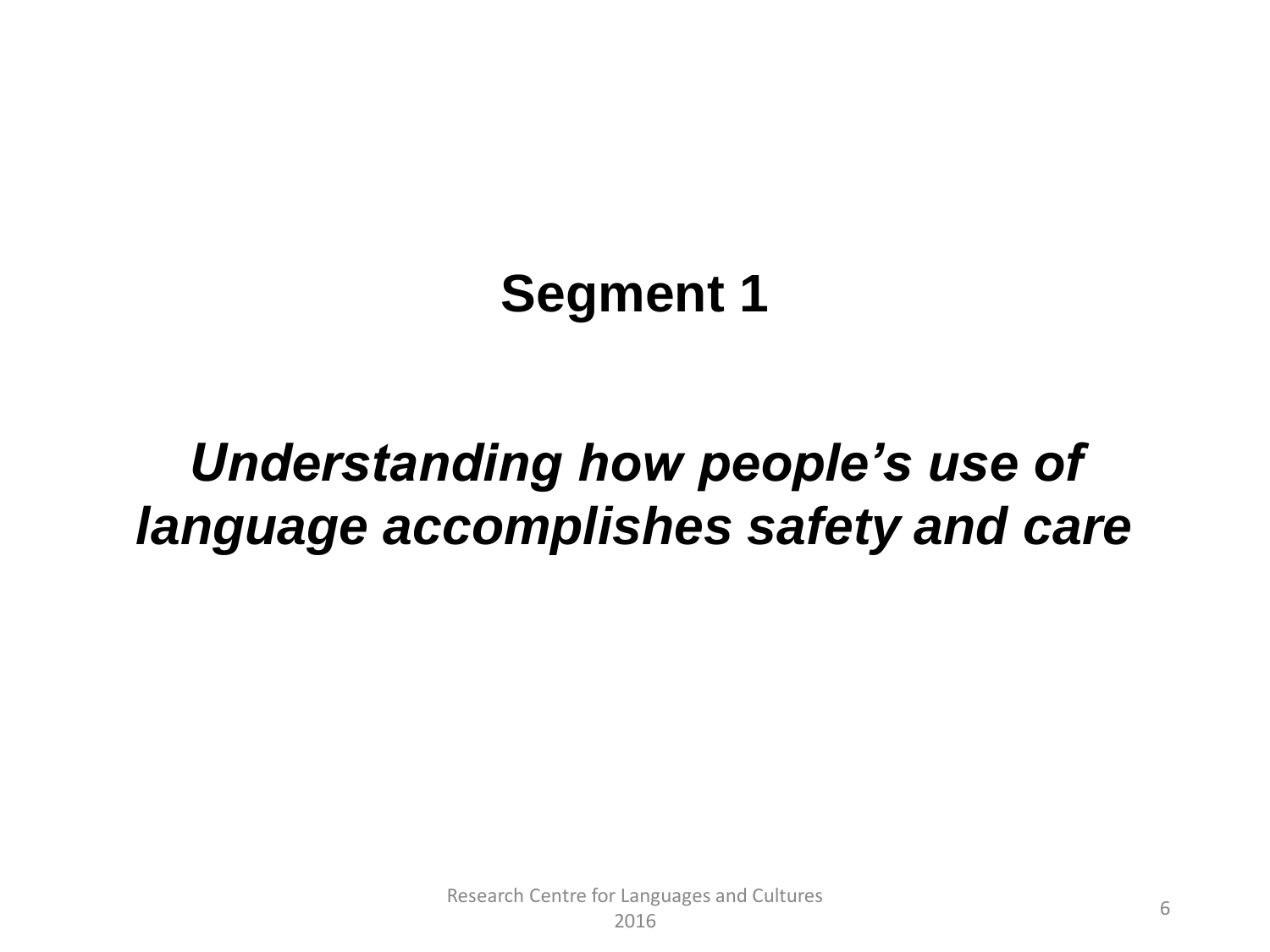**Video 3.1** Consider the perspectives of a trainer and three care workers discussing the role of language in safety and care.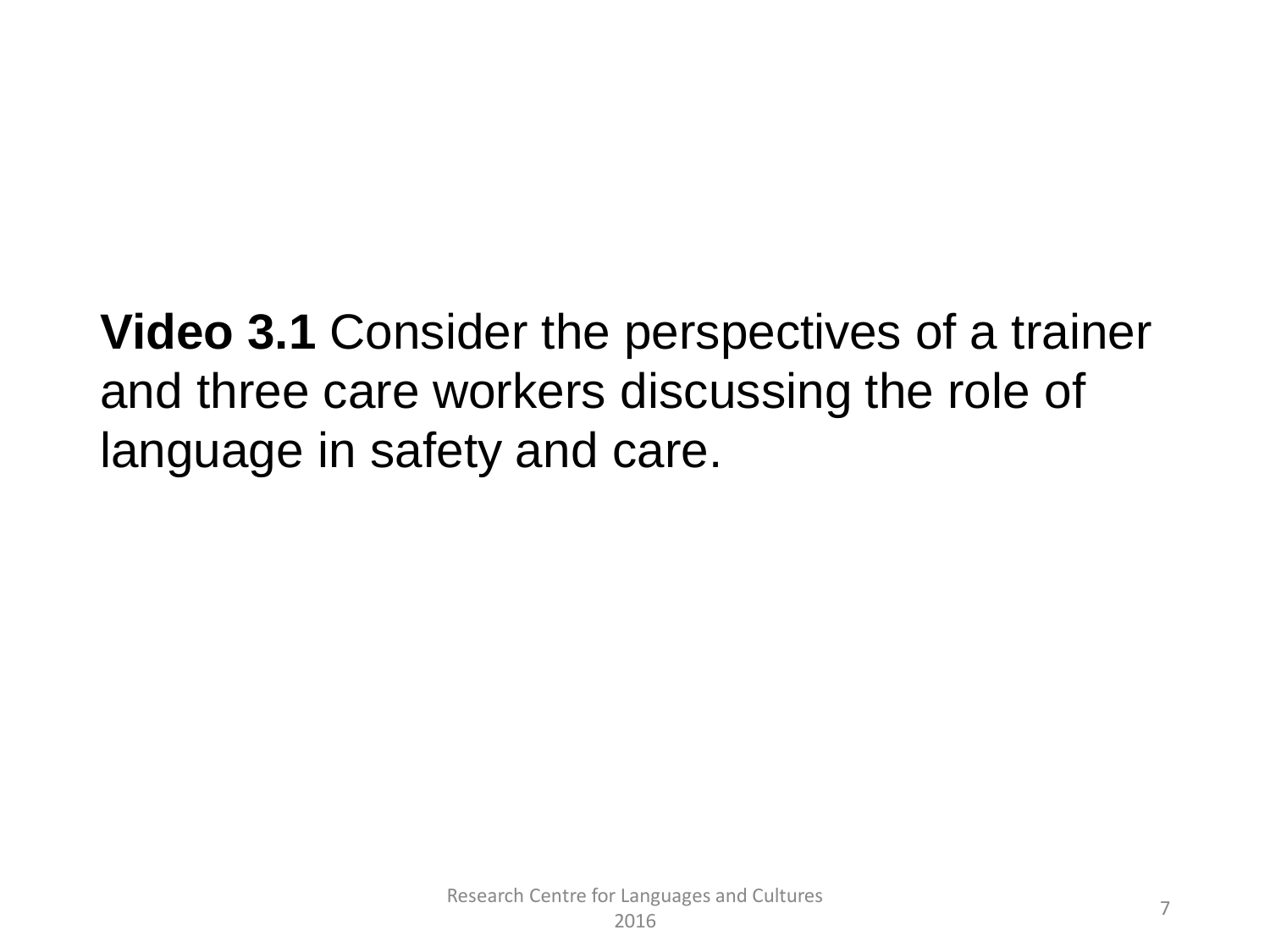# **Small group activity**

In a group of three, take turns doing the following:

- Imagine that one of you and a partner are friends. One friend asks the other to tell you all about what they did at the weekend.
- Now imagine that the two friends are now strangers. One stranger asks the other about what they did at the weekend.
- The third person observes and notes down as many differences as they can between what was told about the weekend each time (e.g. the different words that you choose, the tone that you use in your voice, how you would use silence, the topics you include, and how<br>much you say). (contd over) much you say).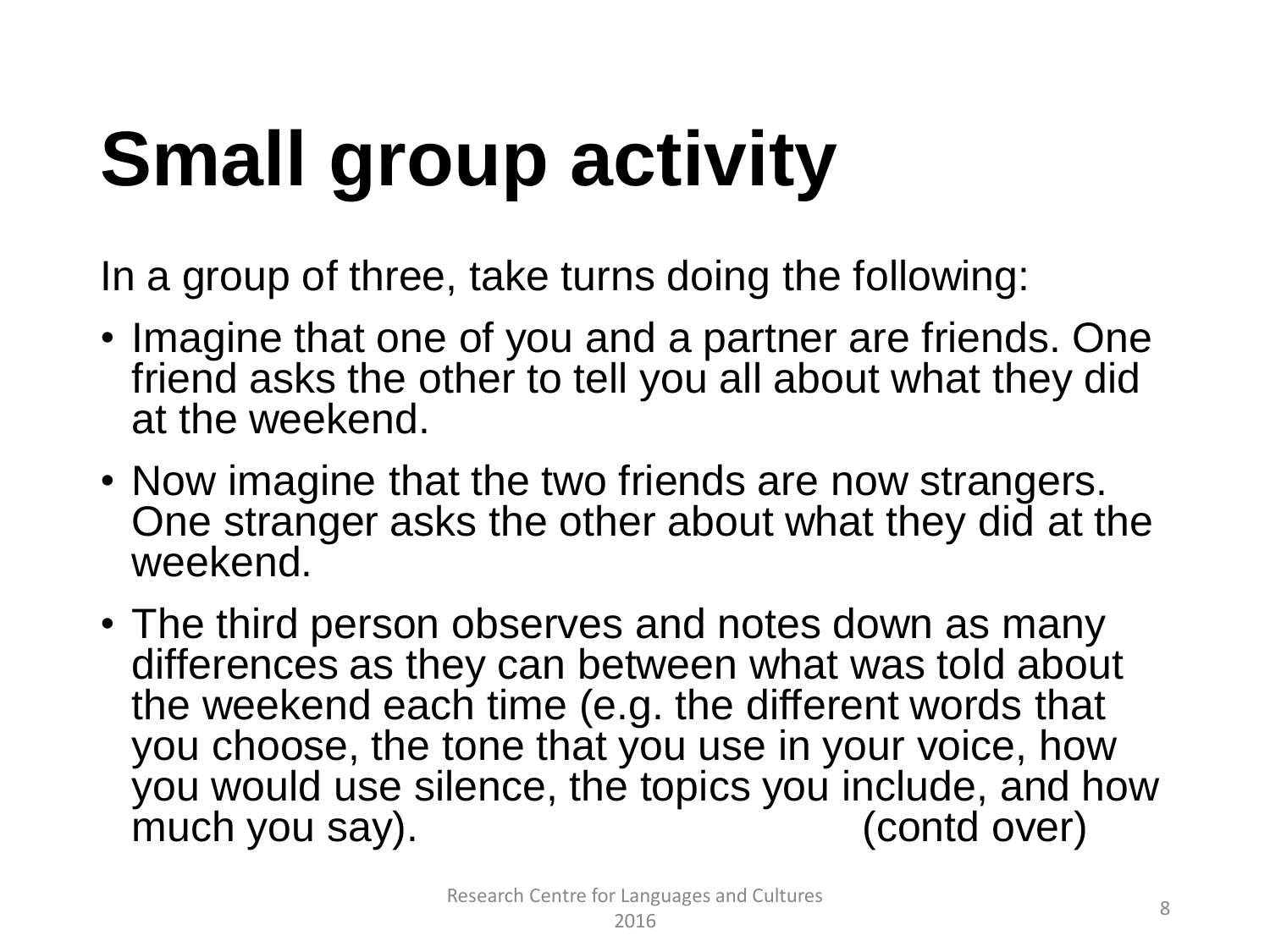#### (contd)

In your groups of three, discuss your responses.

- What do the responses show about your understanding of the relationship between you and the friend and you and the stranger?
- How does what you know about your friend and what you know about the stranger affect your responses? What would the friend and stranger think if you responded to the friend in the way that you responded to the stranger or the other way around?
- How are the two situations similar or different to how you would talk with a someone you care for or another person at work? What are you being careful about when you choose how to tell the story? What are the risks here? What might trigger the person to feel uncomfortable?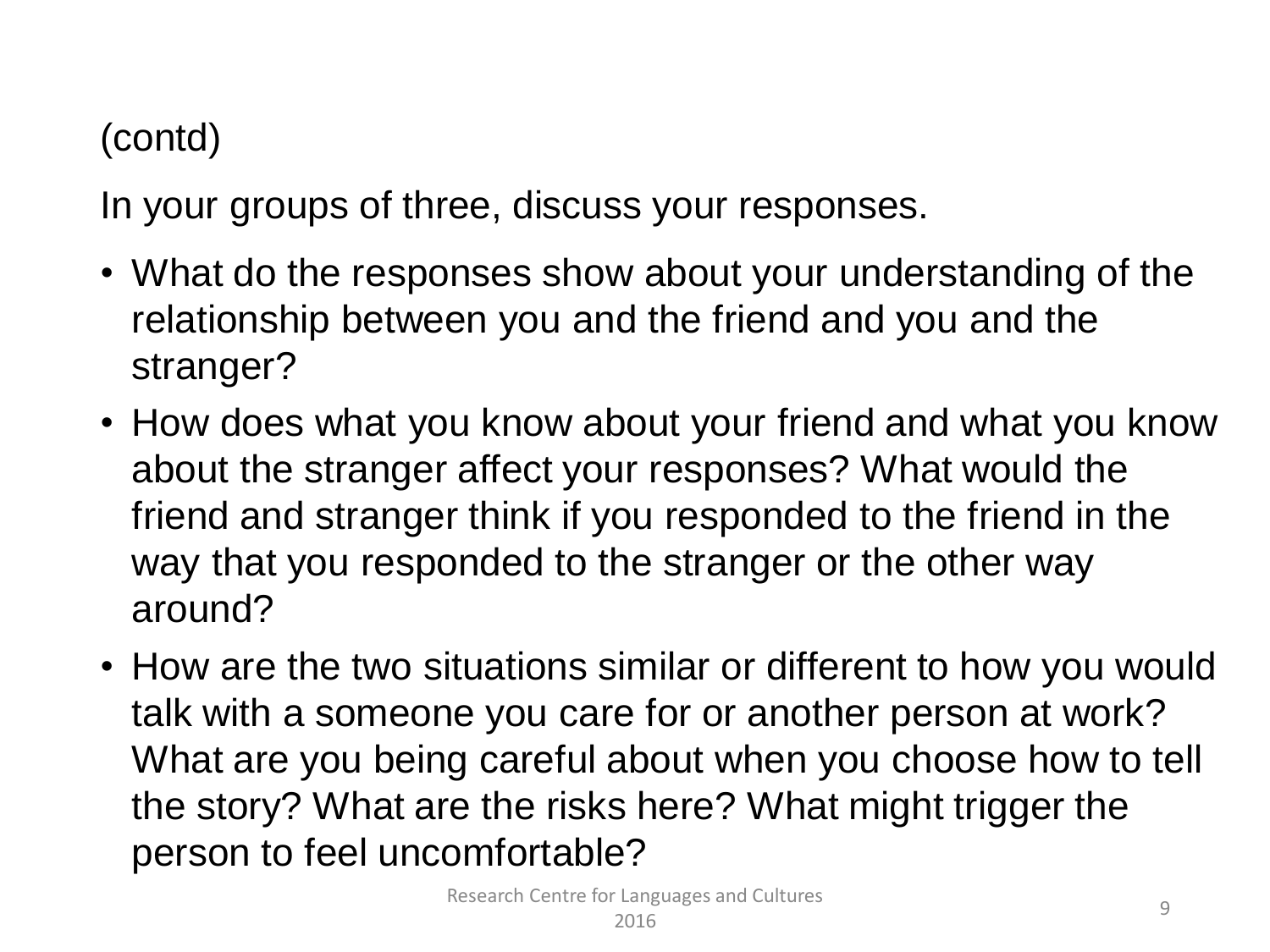# **Bringing it together**

- What key ideas emerged about the choices in language and why these are made?
- What does this tell us about how people choose and understand the language that they use with each other in the workplace?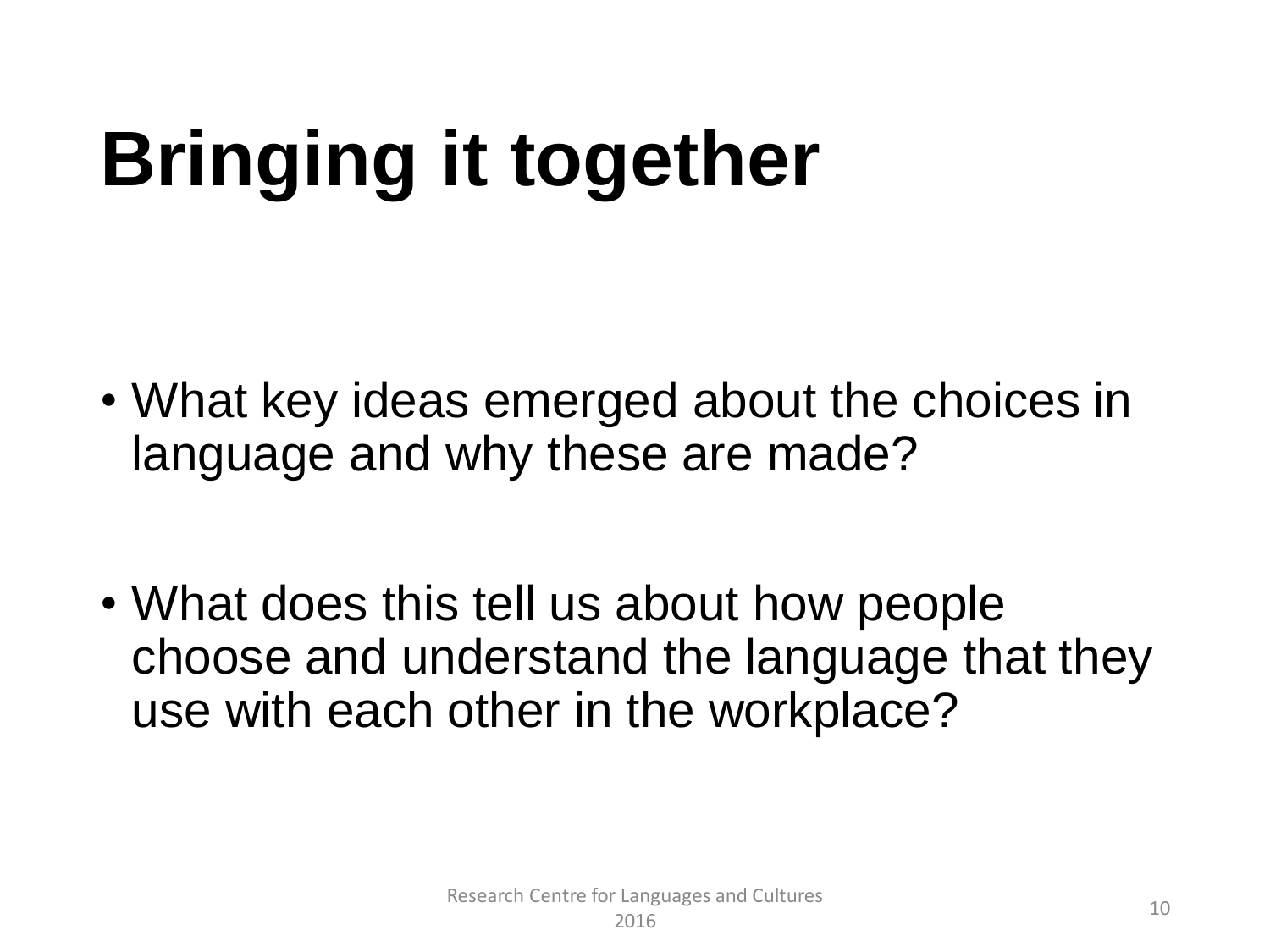## **Segment 2**

## *Considering how each person uses and understands language*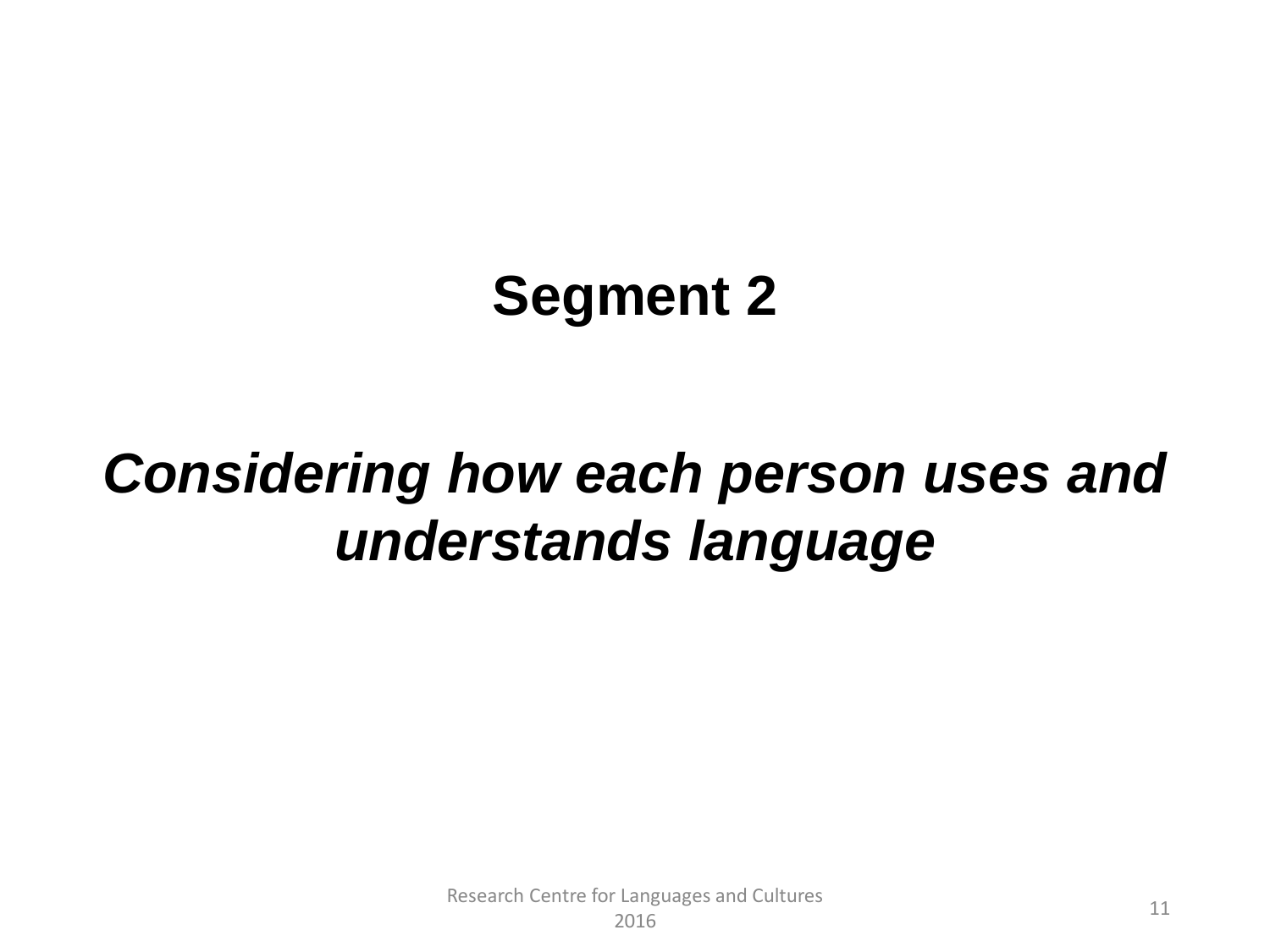Occupational Therapist: Something meaningful to them.

- Physio: Because people with dementia will just say 'Why?'
- OT: So if they're going out with the family. 'So we'll get you up to get ready, you're going out with your daughter today. We'll take you to the shower. To the toilet.'
- Registered Nurse: Even though you have to do that task, 'Do you want to pick out the nice blouse today so that you can go out?' You're still working towards the end goal, rather than saying 'You need a shower now.'
- Researcher: So you link the end goal to the cues? To the person.
- RN: You've got to know the person.

Research Centre for Languages and Cultures 2016 2018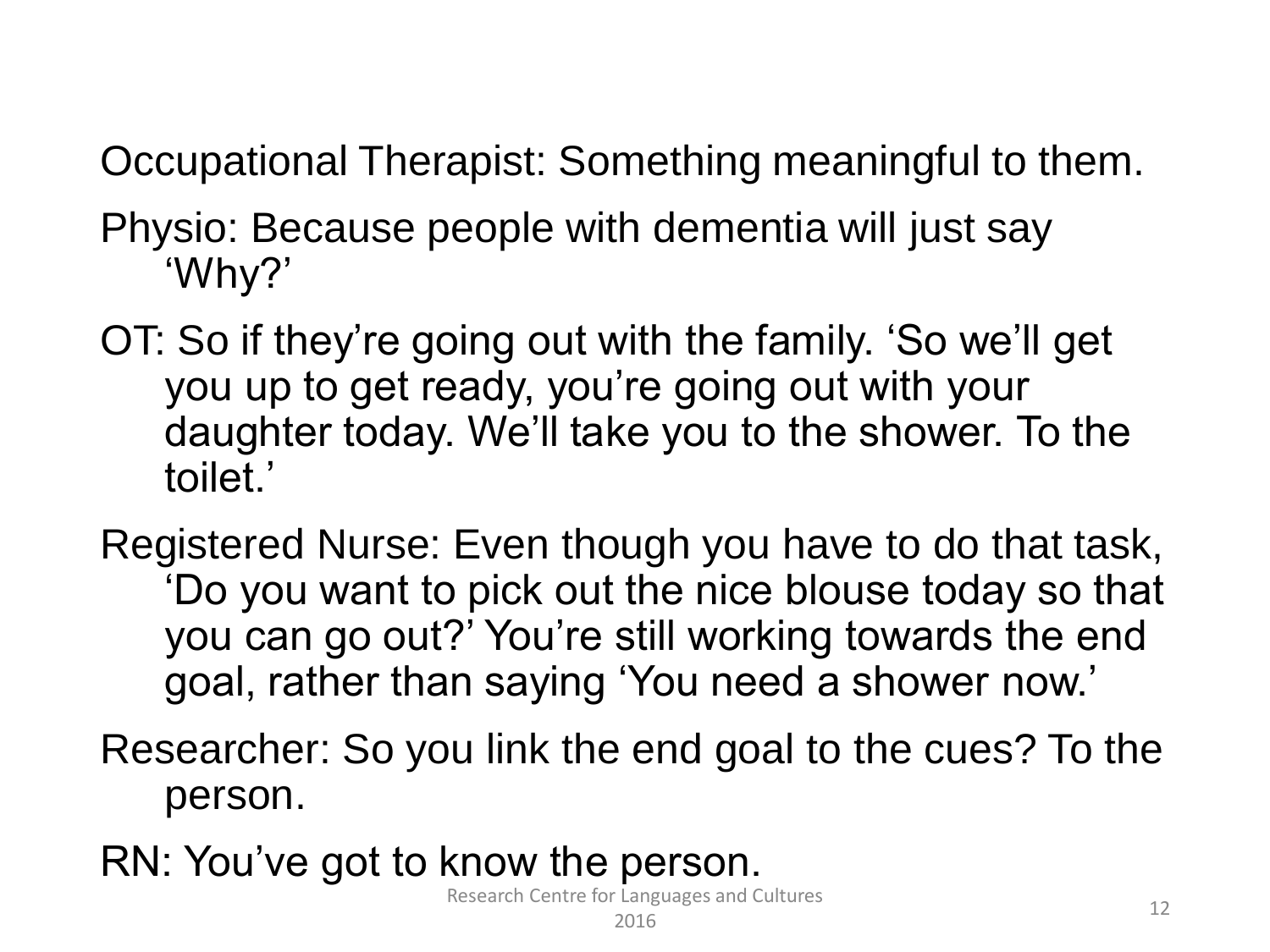**Video 3.2** Consider the perspectives of five care workers and a registered nurse on how language is used when approaching someone.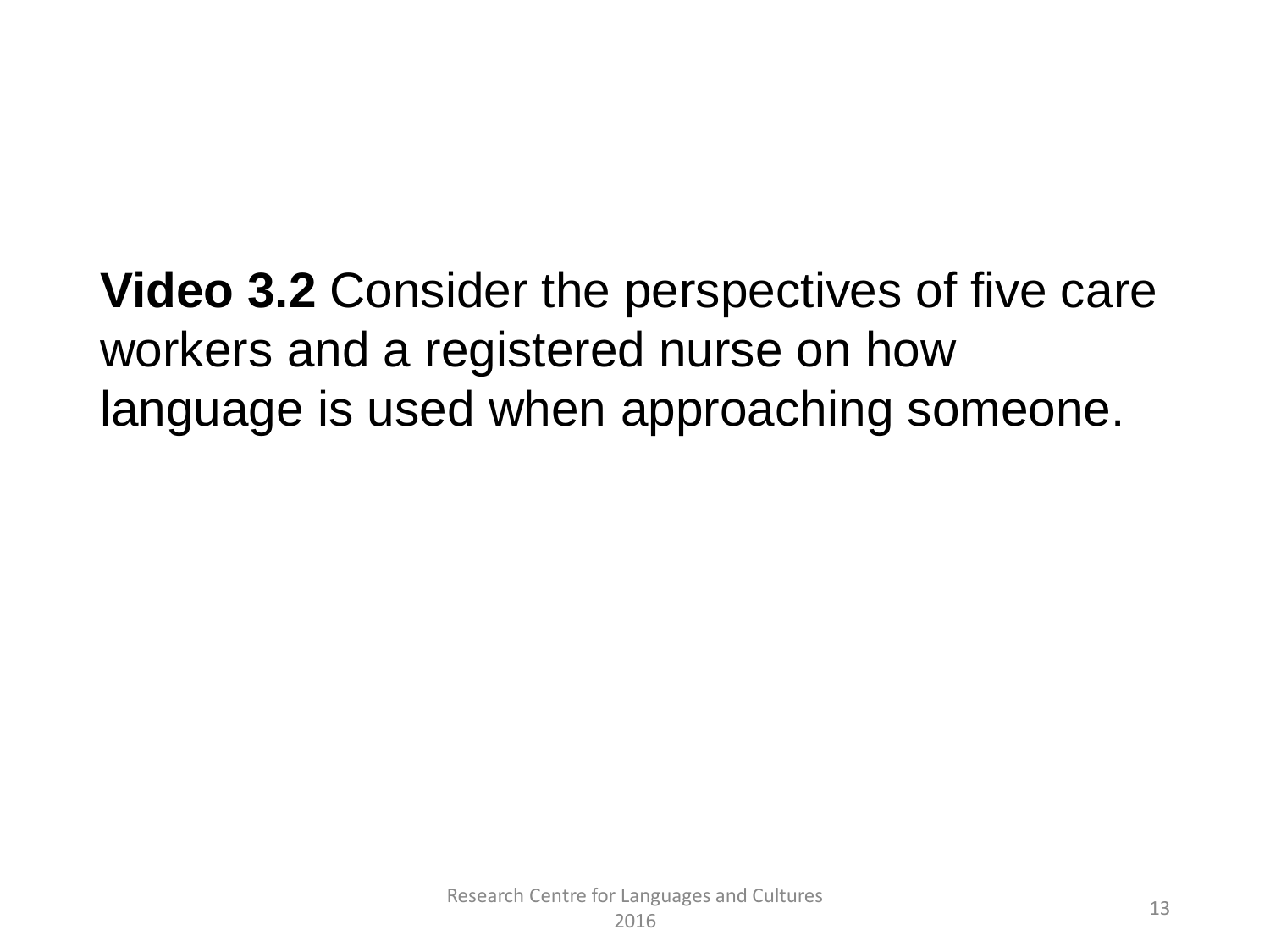# **Individual or pair activity**

- Think of a recent experience you have had of entering the room of a person you care for. What similarities and differences do you see between your experience and that of the people in the video, and the OT, Physio and RN in the slide.
- Now think of someone you might care for. Imagine that you know that the person is in pain, and that you are about to enter their room and to turn them over in bed.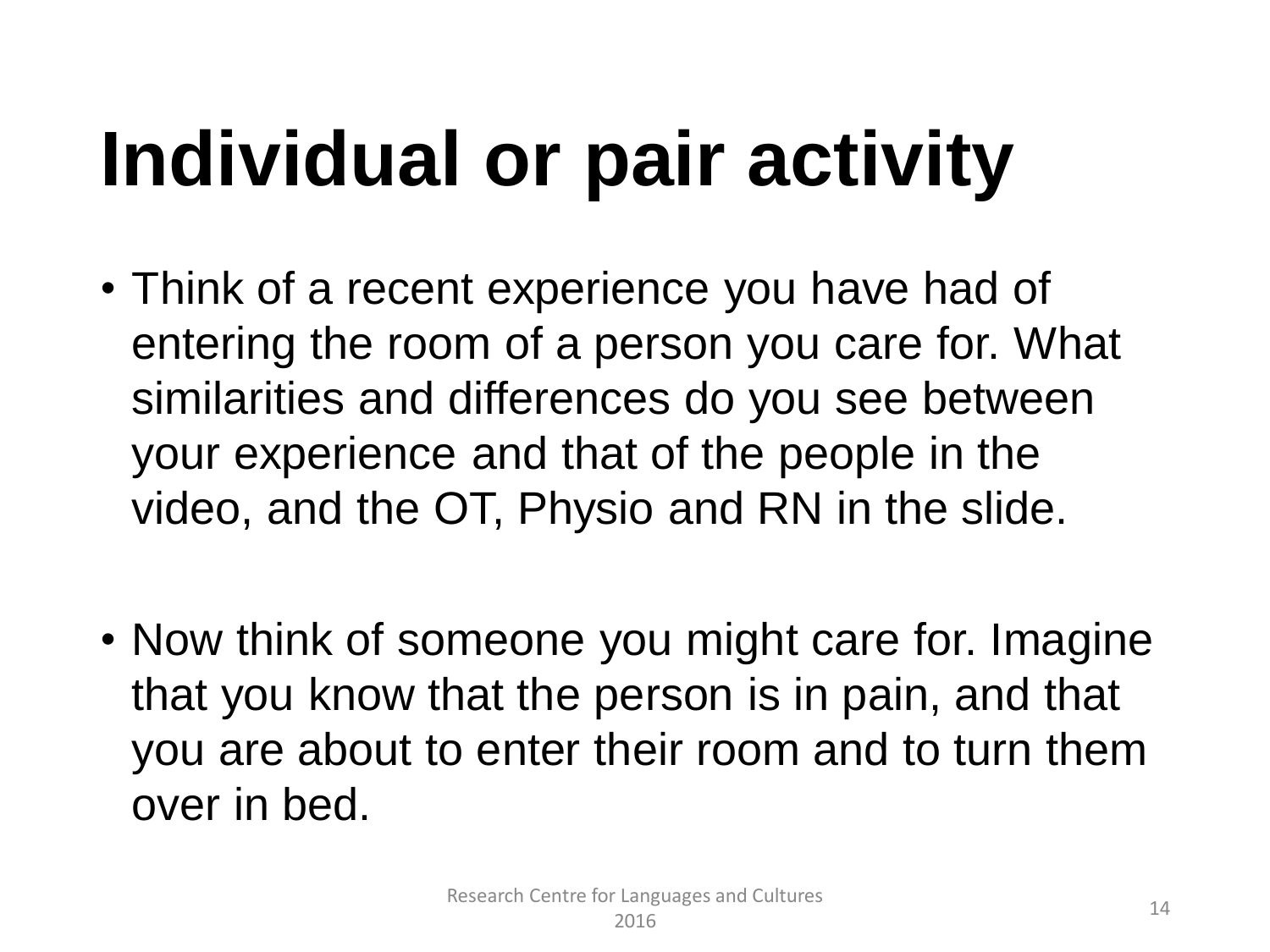# **Consider together**

- What are the different ways that you could explain to them what you are going to do?
- Which way would you choose?
- What would you want to understand from them?
- What would you consider if the person was: someone you know, someone you don't know, a man, a woman, an adult, a child, someone for whom English is not their first language?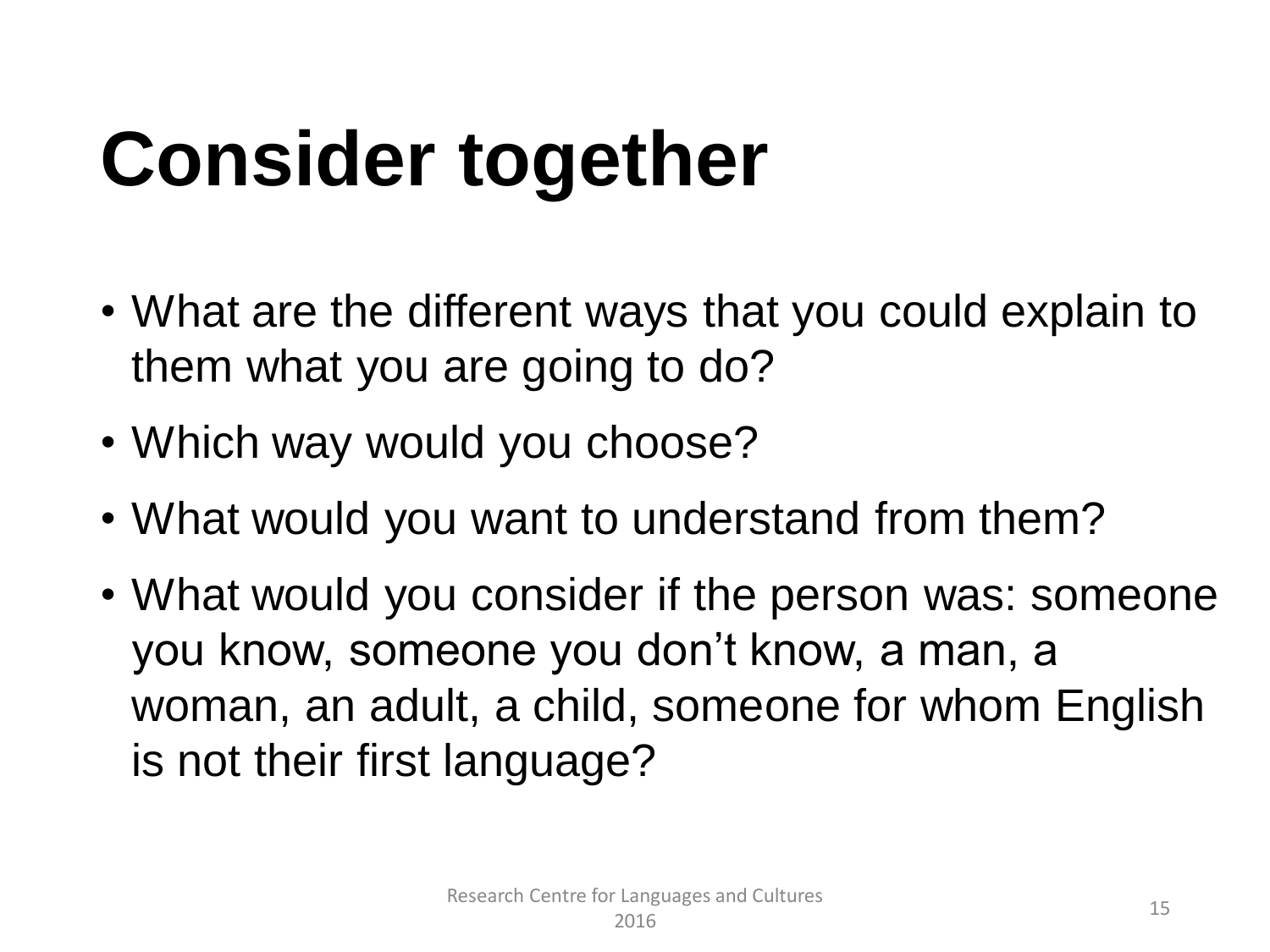How might your answers be different:

- if the person was someone that you had not met before?
- if you were about to enter their room?
- if you knew that that the person had dementia?
- if you knew that they might show challenging behaviours or difficulty expressing their needs?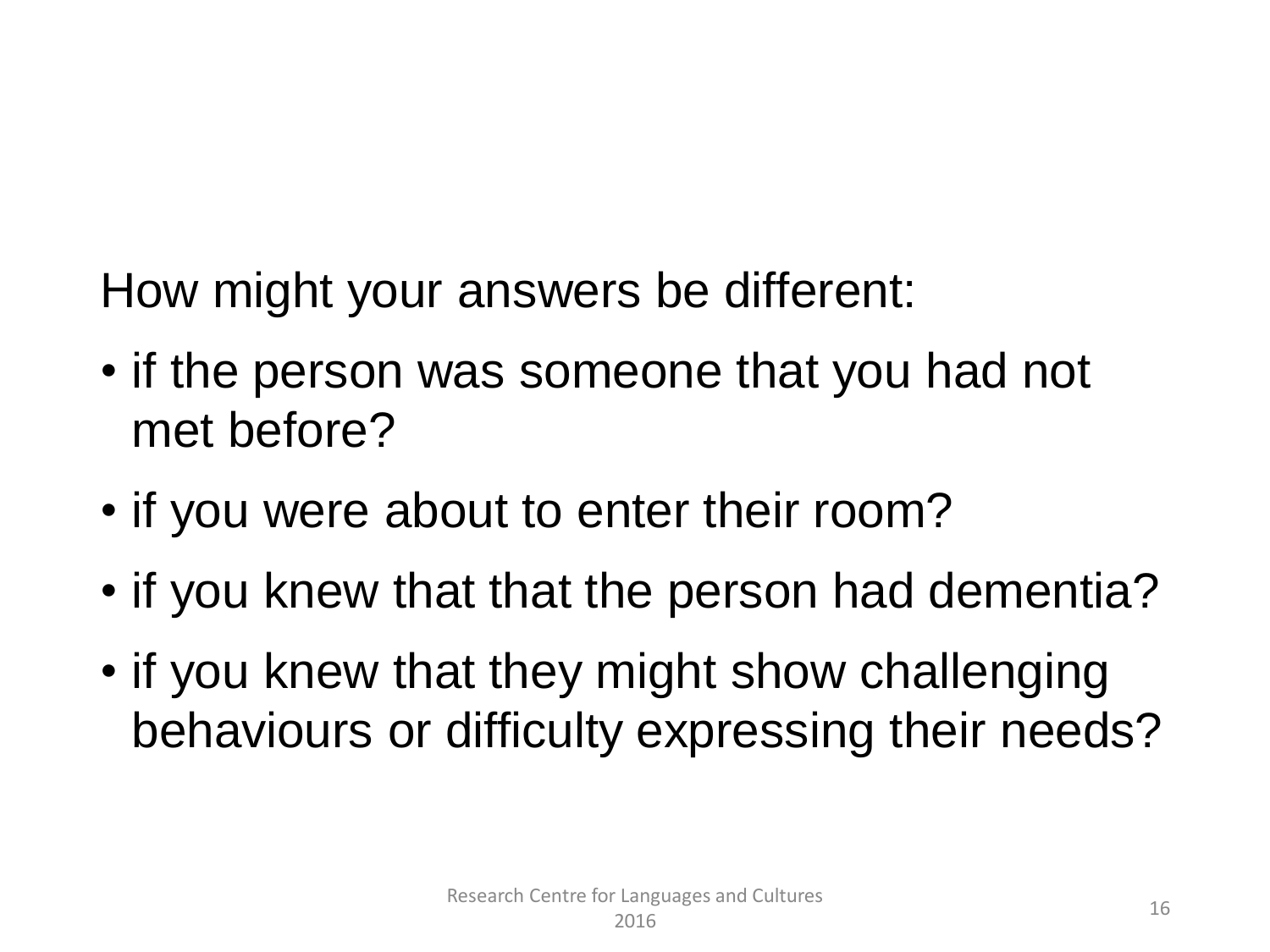In each case:

- How might what you know about the person affect:
	- the choices that you make in your language with them
	- how you understood their responses,
	- how you respond to them?
- How would you tell if the person was becoming confused or upset?
- What would you do if they were becoming aggressive?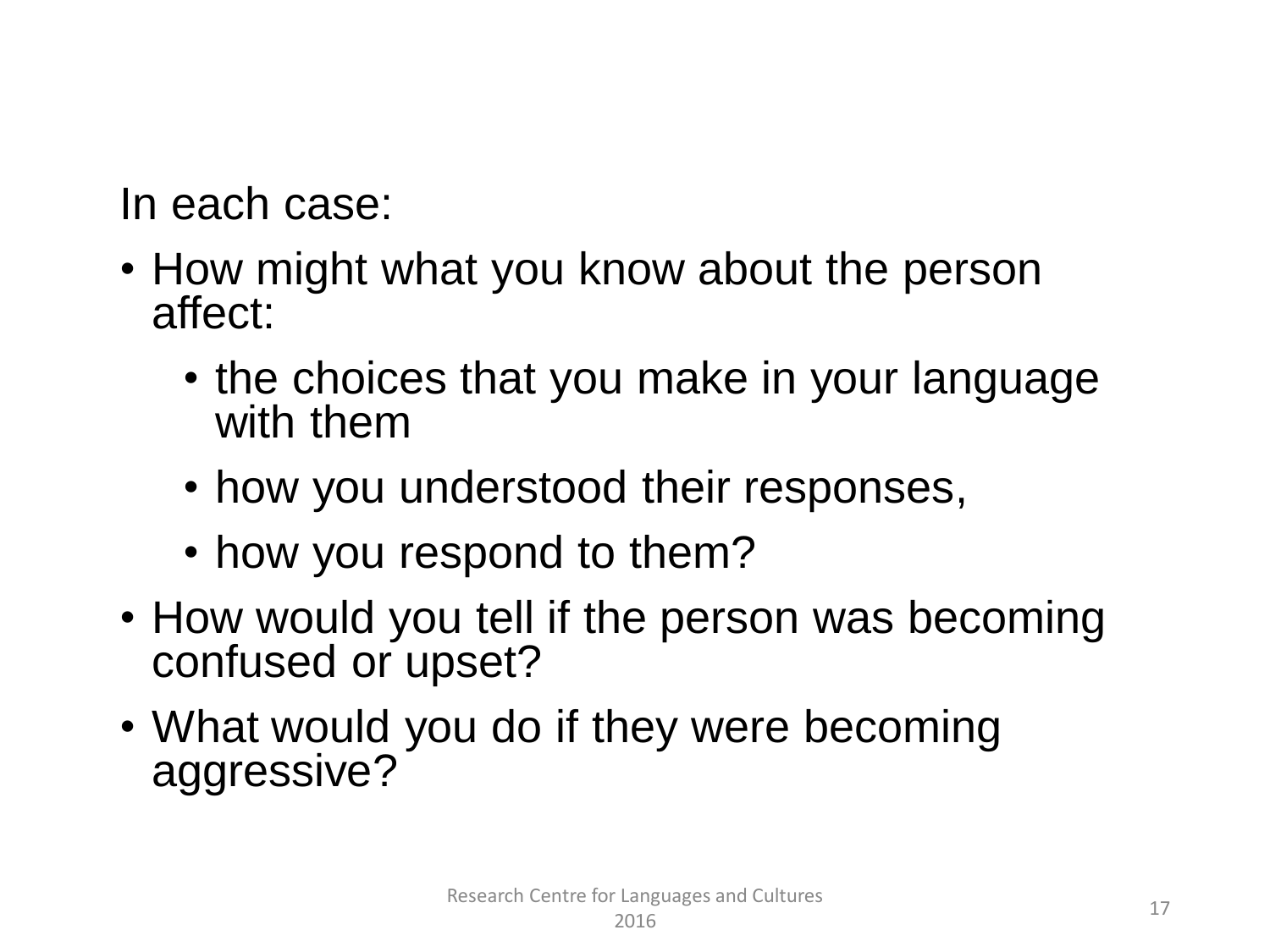Discuss together:

- What you would want to know before entering the room.
- What the person would know about you.
- How you would each decide to enter the room.
- How you would talk with the person (e.g. language, tone).
- What you would tell them about yourself.
- What you might be able to tell from their responses to you.
- What you would do if the person appeared upset or aggressive to you.
- What you might not be able to tell.
- How you could confirm/check your understanding.
- What you might still need to find out.
- Who the people are that you would talk with to find out.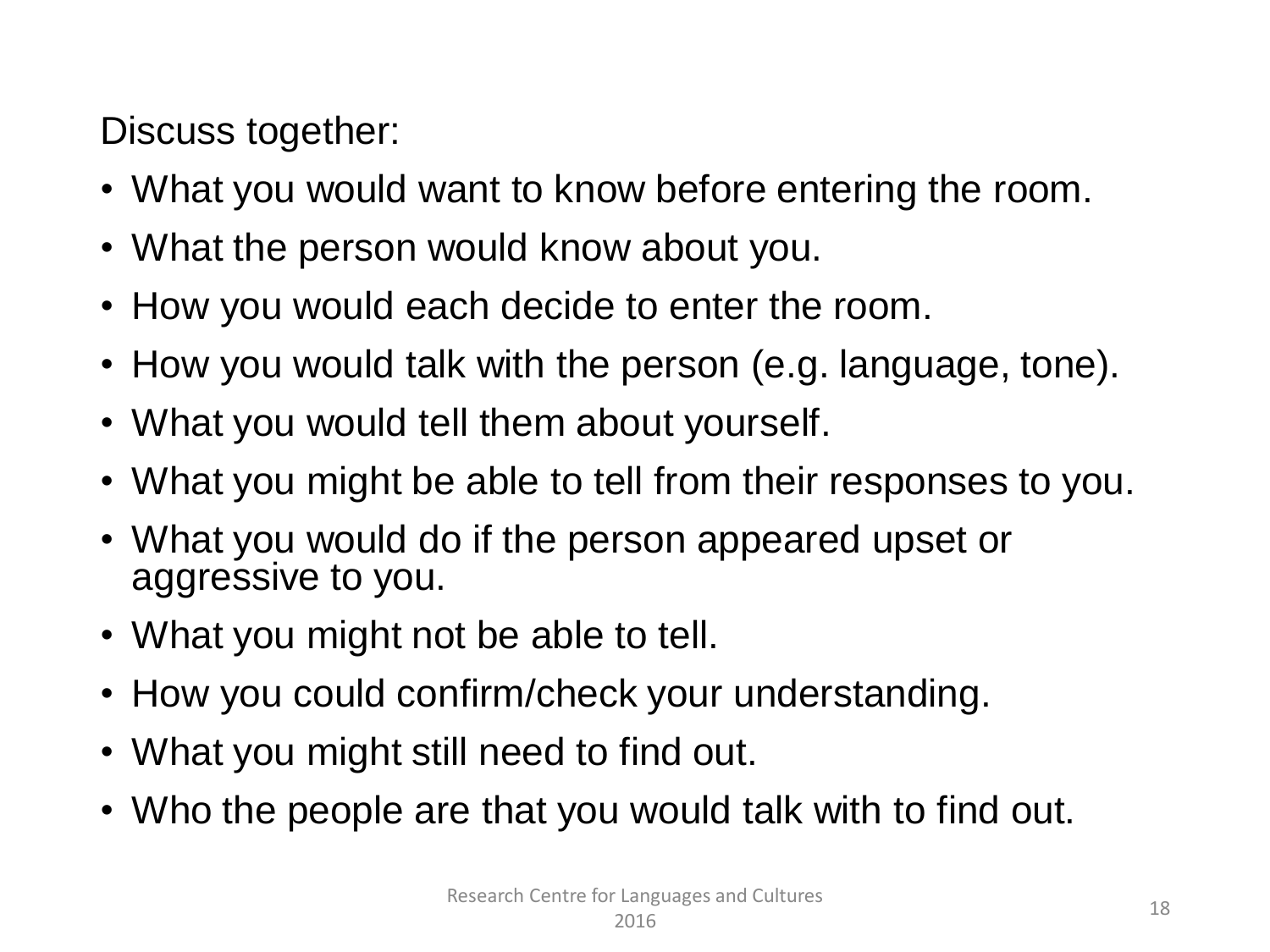# **Bringing it together**

What key ideas have emerged about:

- how people make choices in their use of language use, how they understand language, and how they respond to it?
- how these choices can enhance care and reduce risk?
- how it is important to understand the people at the time we are with them in order to make these choices?
- how the people we are with can better understand the person if they are part of a team who can share and support each other's understanding?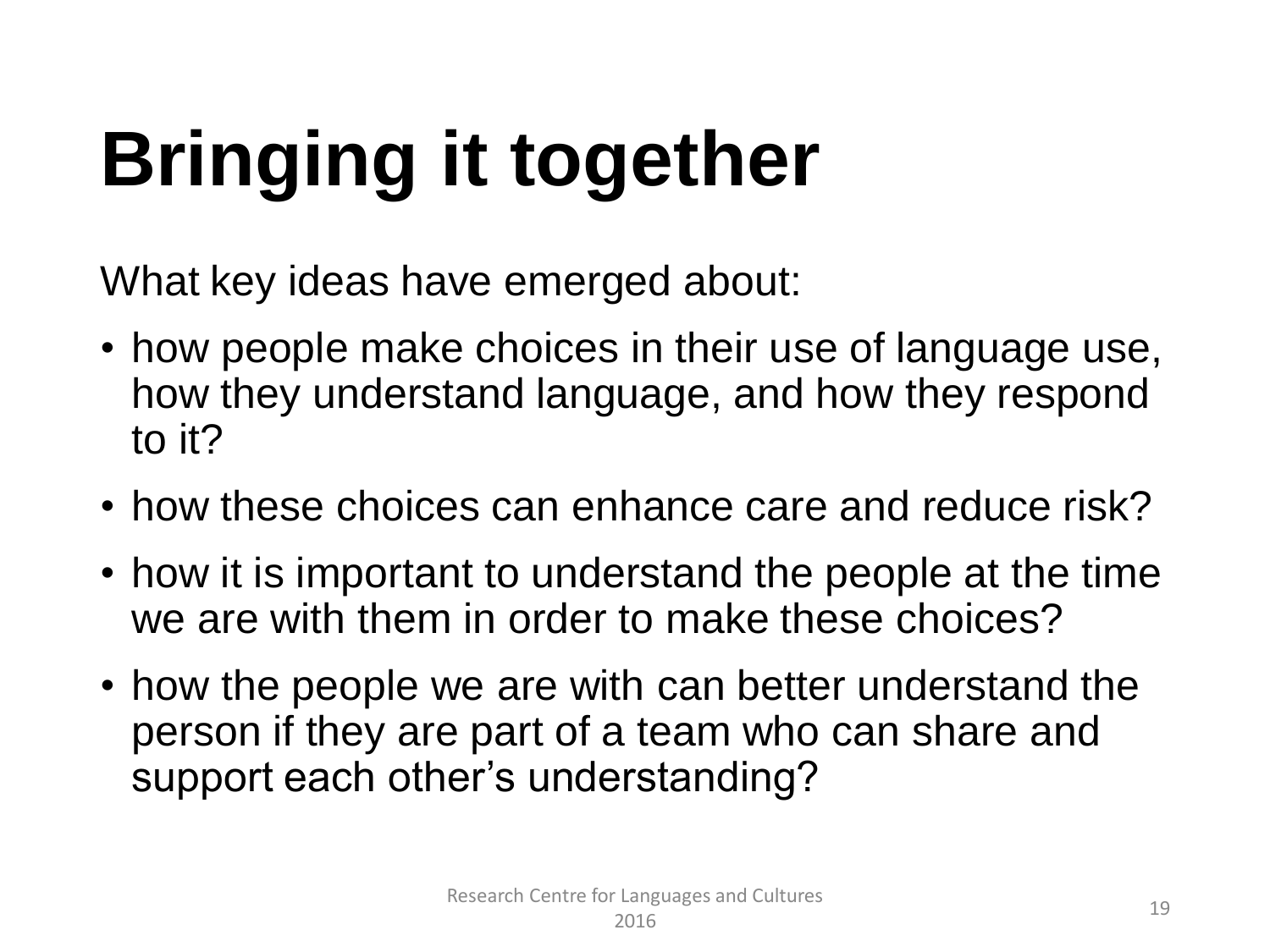## **Segment 3**

## *Developing strategies for using the language of the person*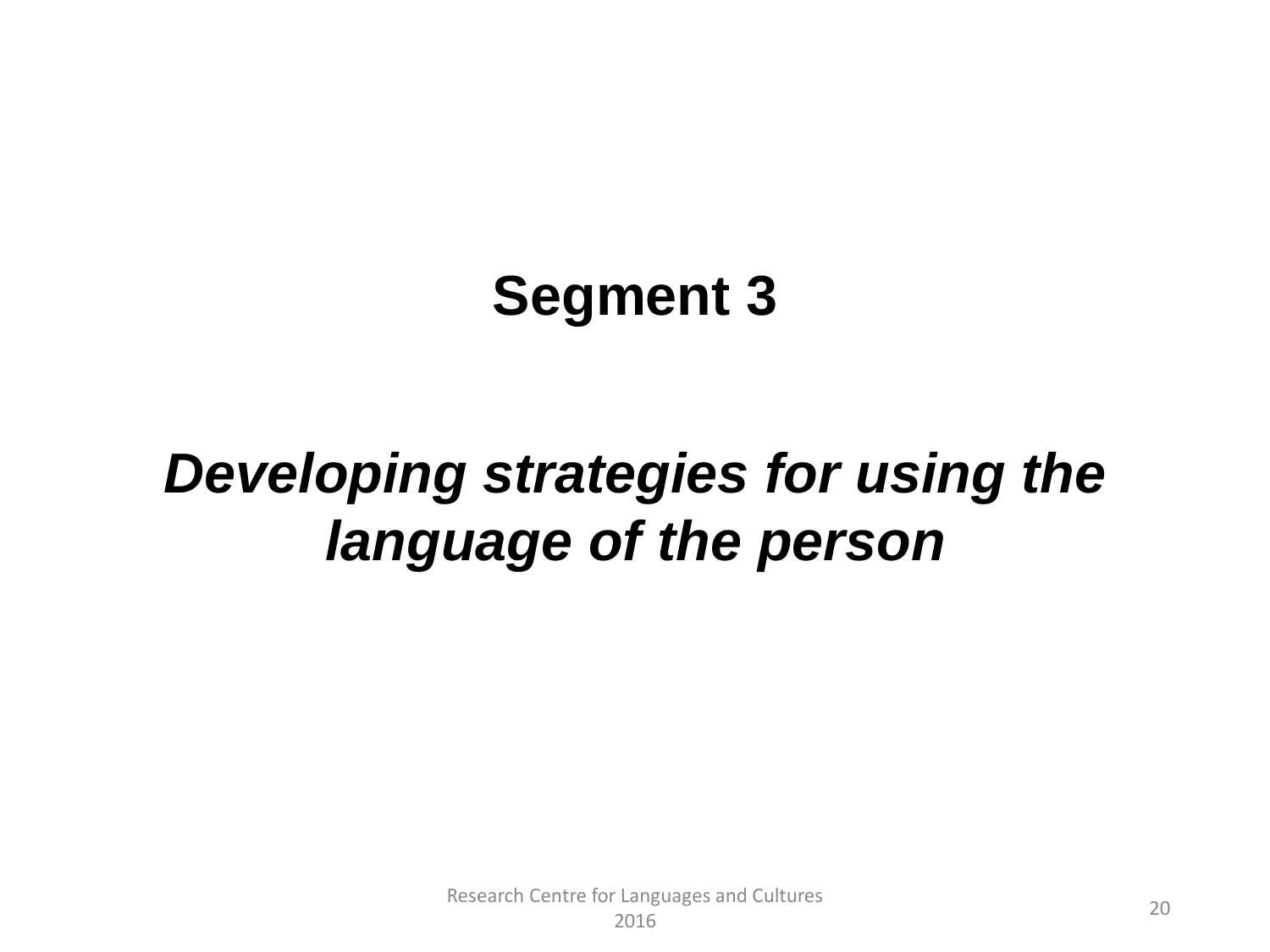'We have this particular resident, she hardly speaks English and you have to use your skills, your knowledge in order to communicate to her. One of the things we the staff require from the family is to give us an idea of how to communicate with, the easiest way that we can implement more of our nursing skills … and she couldn't understand anything at all … she has to speak her own language; they have to translate on the other side.

'And we have to ask them "Can you please draw a picture? What does that picture mean to her?" that can relate, you know, that connection for us.'

(Enrolled nurse, Australian background)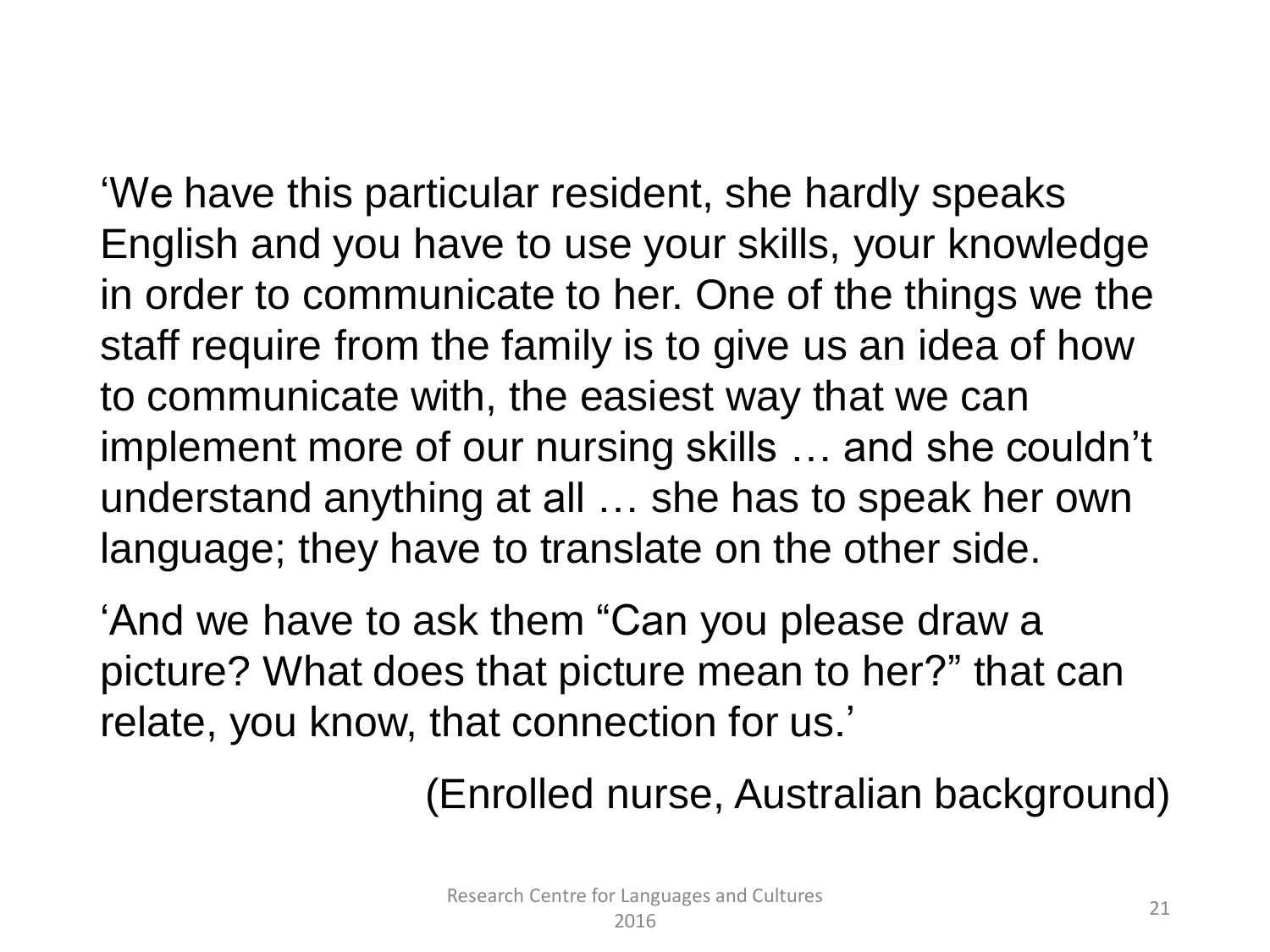RN1: We've got someone coming tomorrow.

RN2: It's a man I think. He's from an Arabic country, or Iraq, so…

Researcher: … How would you anticipate this?

RN2: I would involve the family more. What we are doing normally, say if he comes from the hospital, we want to know how they coped in the hospital.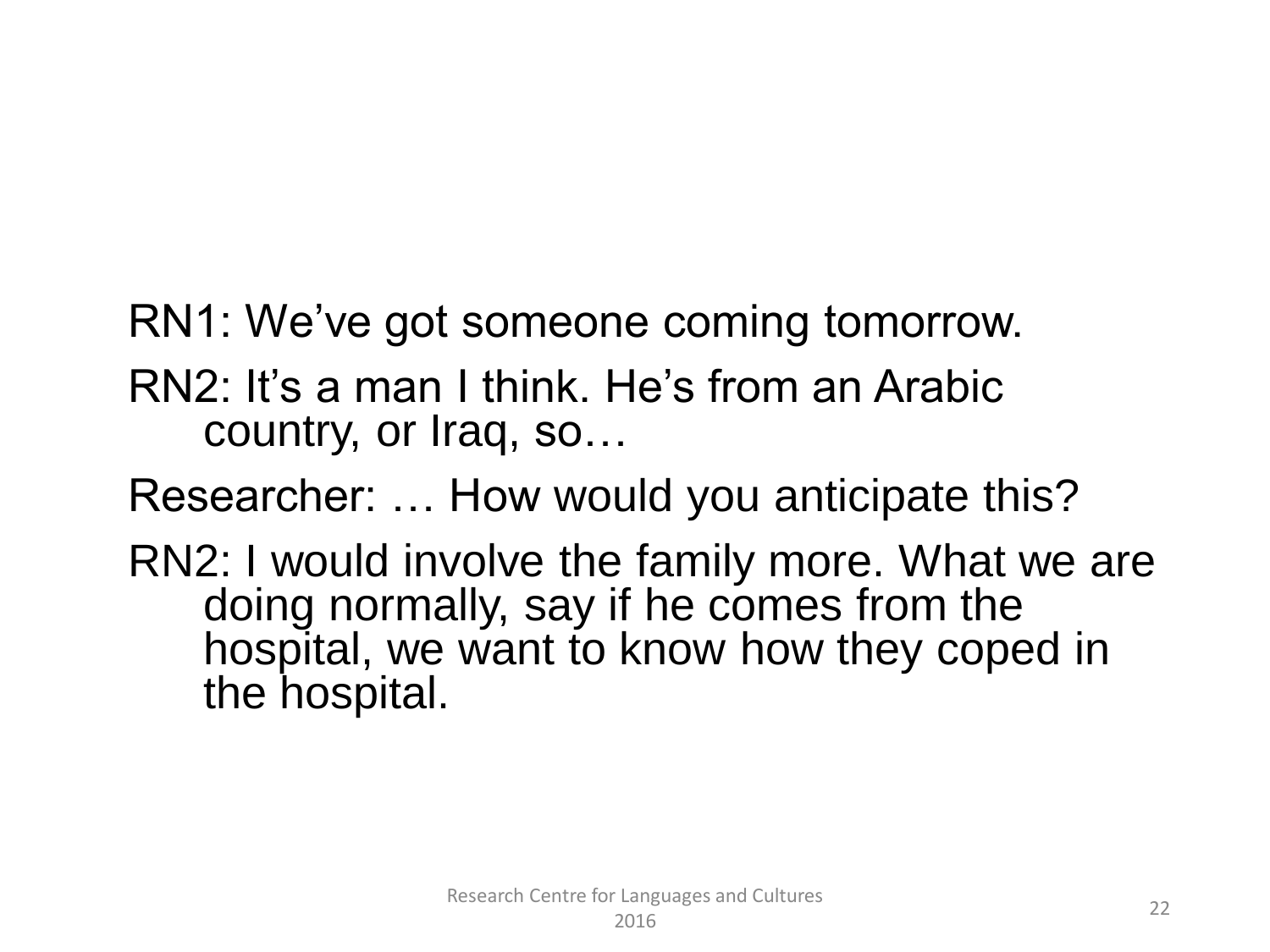## **Small group or individual activity**

Consider the experience of the nurses in the previous two slides. Think of an experience in which you are shortly to enter the room and care for a person whose language and culture you do not know.

Consider the risks for safety and care for the person and for you.

- How would knowing something of the person's language and culture help you each to reduce these risks?
- What would the person know of your language and culture?
- How might this become more complex because of language difficulties due to clinical changes?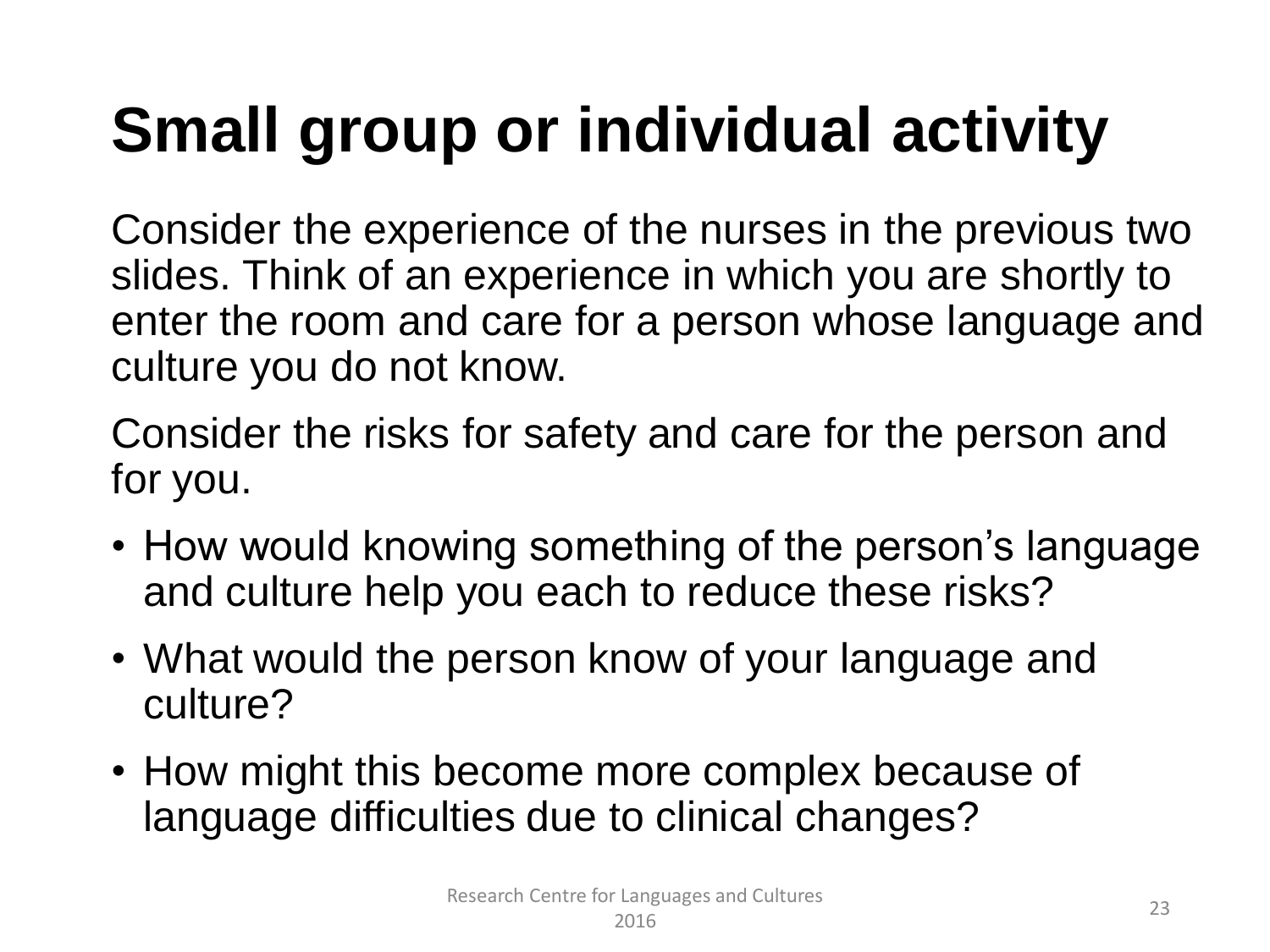**Video 3.3** Consider the perspectives of two care workers, an enrolled nurse and a registered nurse on communicating across languages and cultures.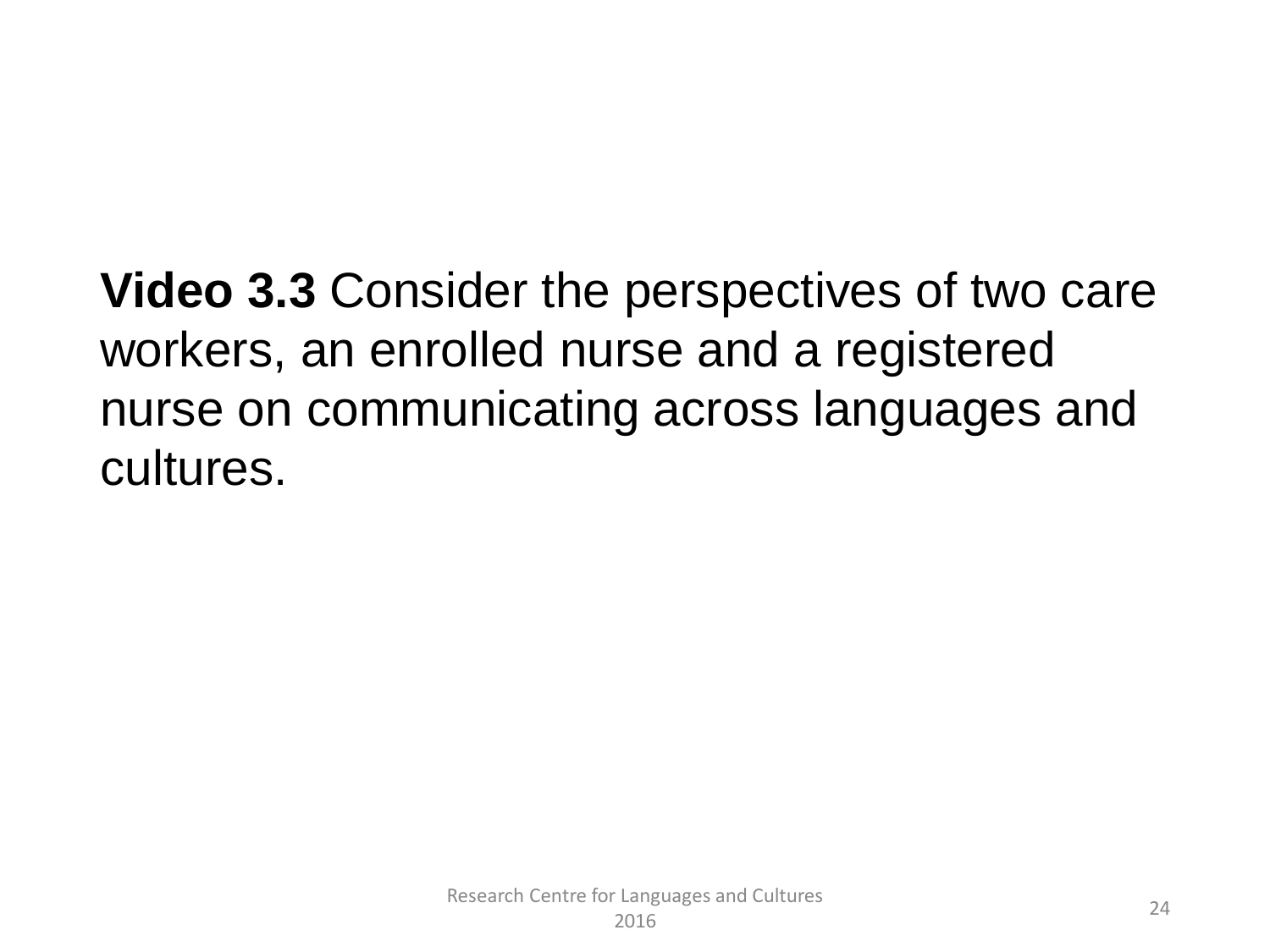## **Small group or individual activity**

Consider the ways you can learn with other staff and family about the resident's language ability, language/s and culture/s.

Write down an example of a time when you found out something important about a resident's language ability, language/s and culture/s from someone else.

- What did this help you translate for yourself / for the resident?
- What does this tell you about the resident? About yourself?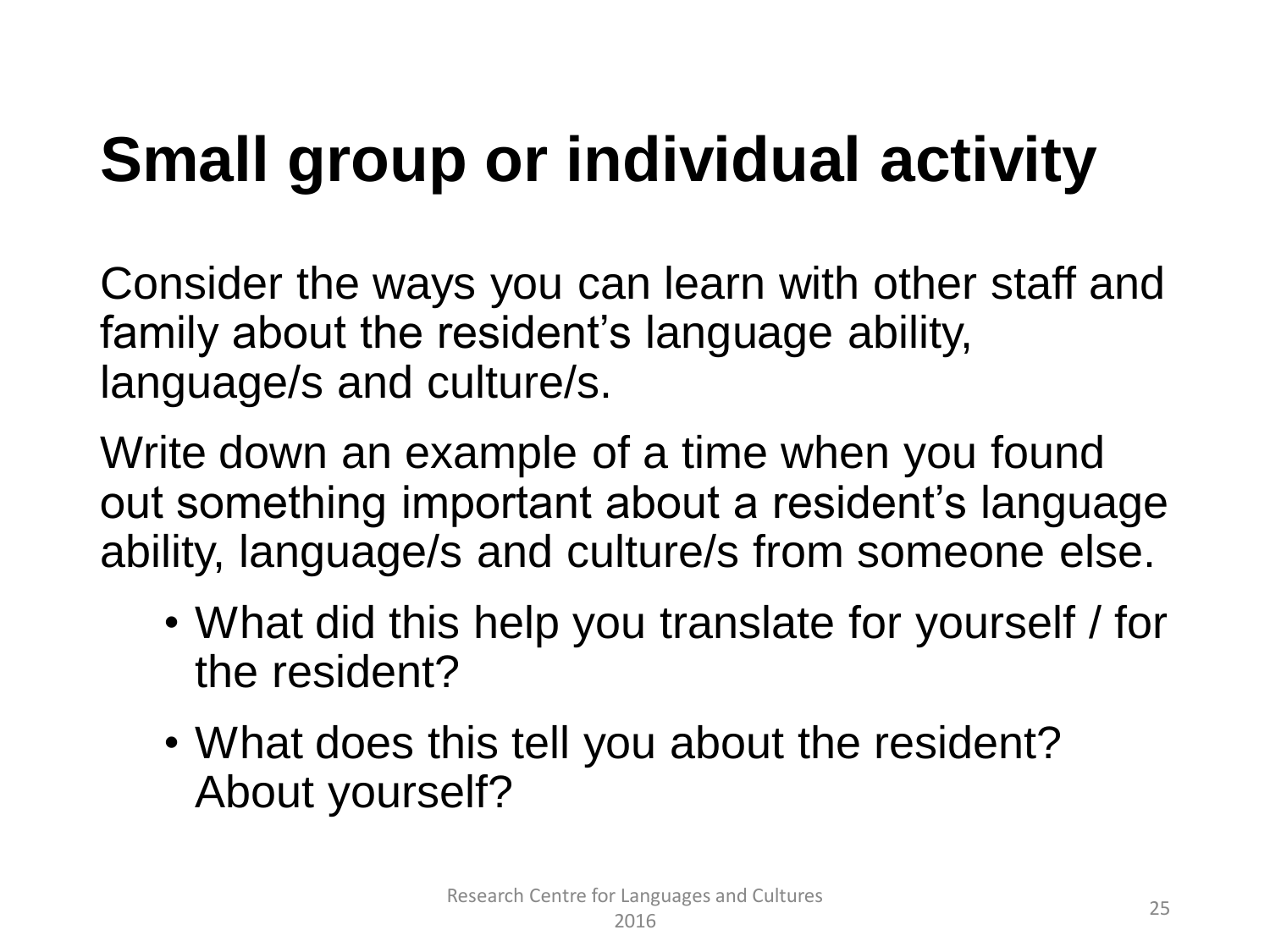'What are the basic words, we try to learn them, we try to understand. Ok, for the Vietnamese, for the Chinese 'Ni hao' or something. You know, those sorts of things, we try to get that from the family. 'What do you call this?', 'What do you call the shower?' So we'll get those words from the family. For the Vietnamese, I asked the lady, she is Buddhist, and when we've done something good, like when we took her to the toilet, and then after she was doing this (*gestures hands together praying*). And what does that mean? We didn't know. That means she was happy. If she's really, really happy, she does like this (*gestures and bows head*). That's the Buddhism. And one day I was telling her, I know the slogan of the Buddhism, I was praying to her like this, and she was laughing. We just try to get that word from their languages as well.'

(Care worker, Asian background)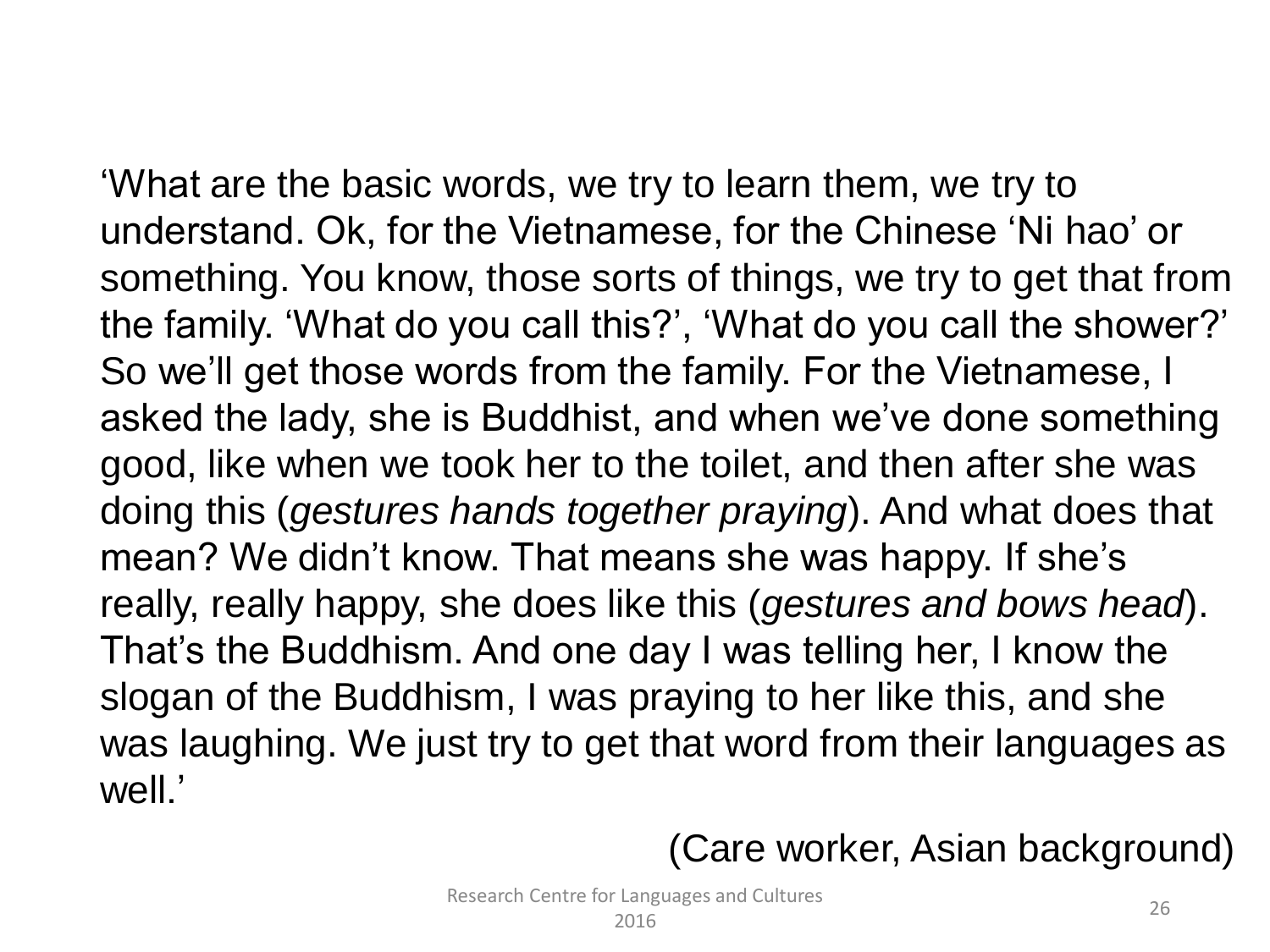# **Small group activity**

- In groups of four ask each other how you would answer the questions in the first task.
- Compare your experiences to that of the person in the previous slide. What similarities and differences can you see?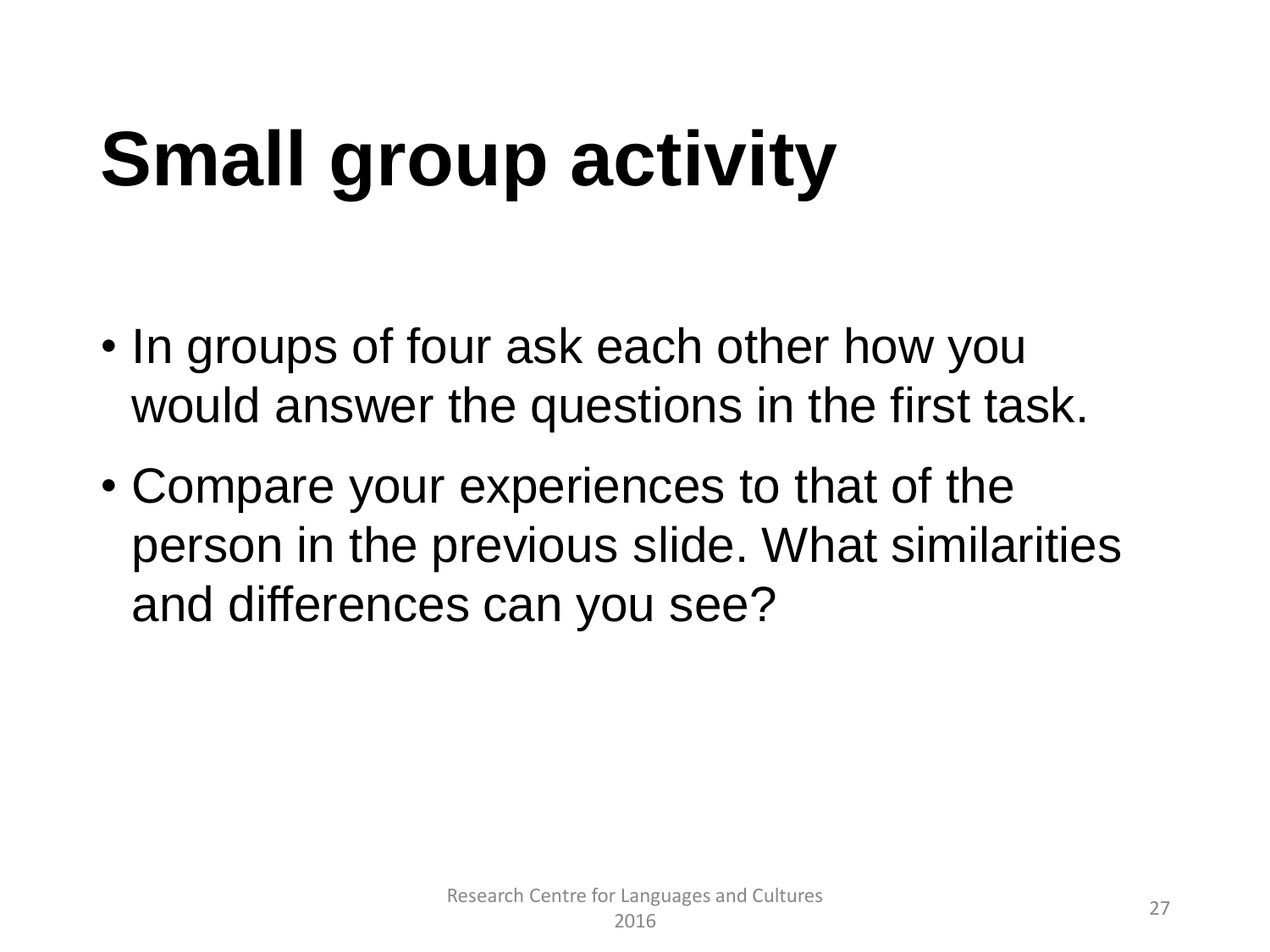Discuss together:

- 1. What you would want to know about the person's language ability, language/s and culture/s before entering the room
- 2. How you would each decide to enter the room
- 3. How you would talk with the person in their language and your language
- 4. What you might be able to tell from their responses
- 5. What you would do if the person appeared upset or aggressive to you
- 6. What you might not be able to tell
- 7. How you could confirm/check your understanding
- 8. What you might still need to find out
- 9. Who the people are that you would talk with to find out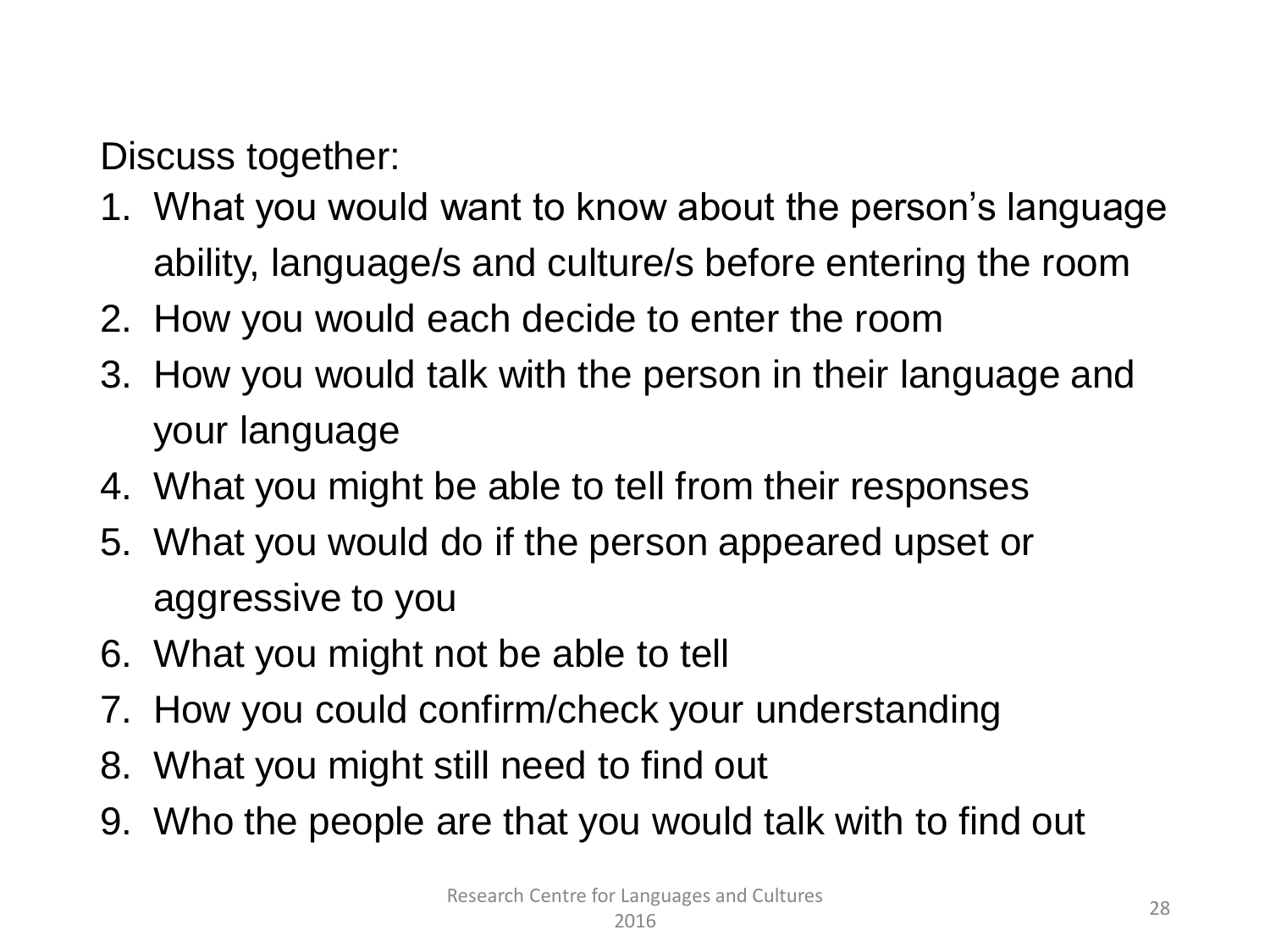# **Bringing it together**

What key ideas have emerged about:

- how you can discover important information about a person's language and culture from family, other staff or others?
- how you can use words or phrases of the person's language to reduce risk and build trust?
- how you communicate this information to others?
- why you should do this?
- how this influences *communicating* and *doing* safety and care together when people communicate (or don't communicate) this with others?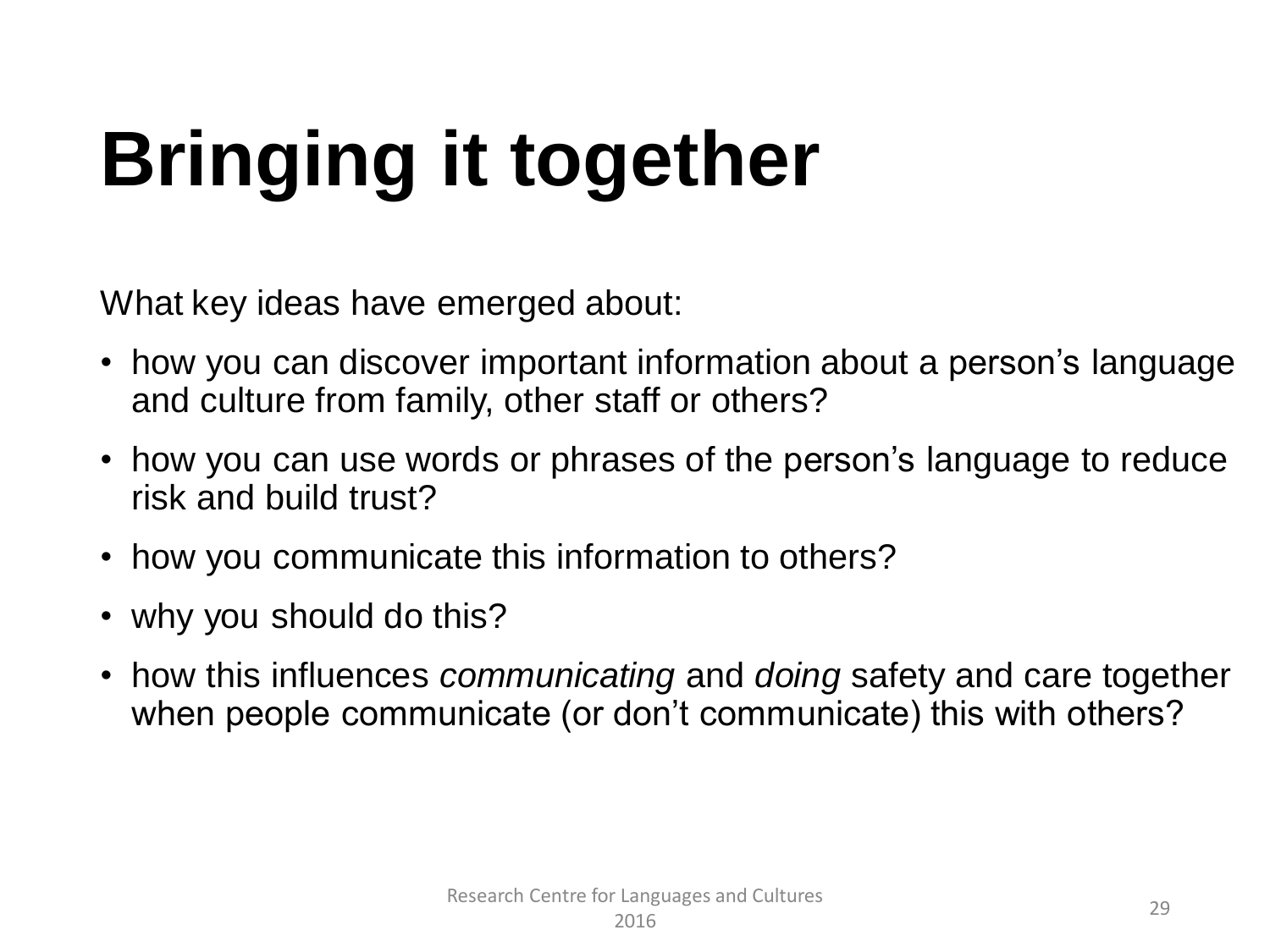## **Segment 4**

## *Exploring language beyond words*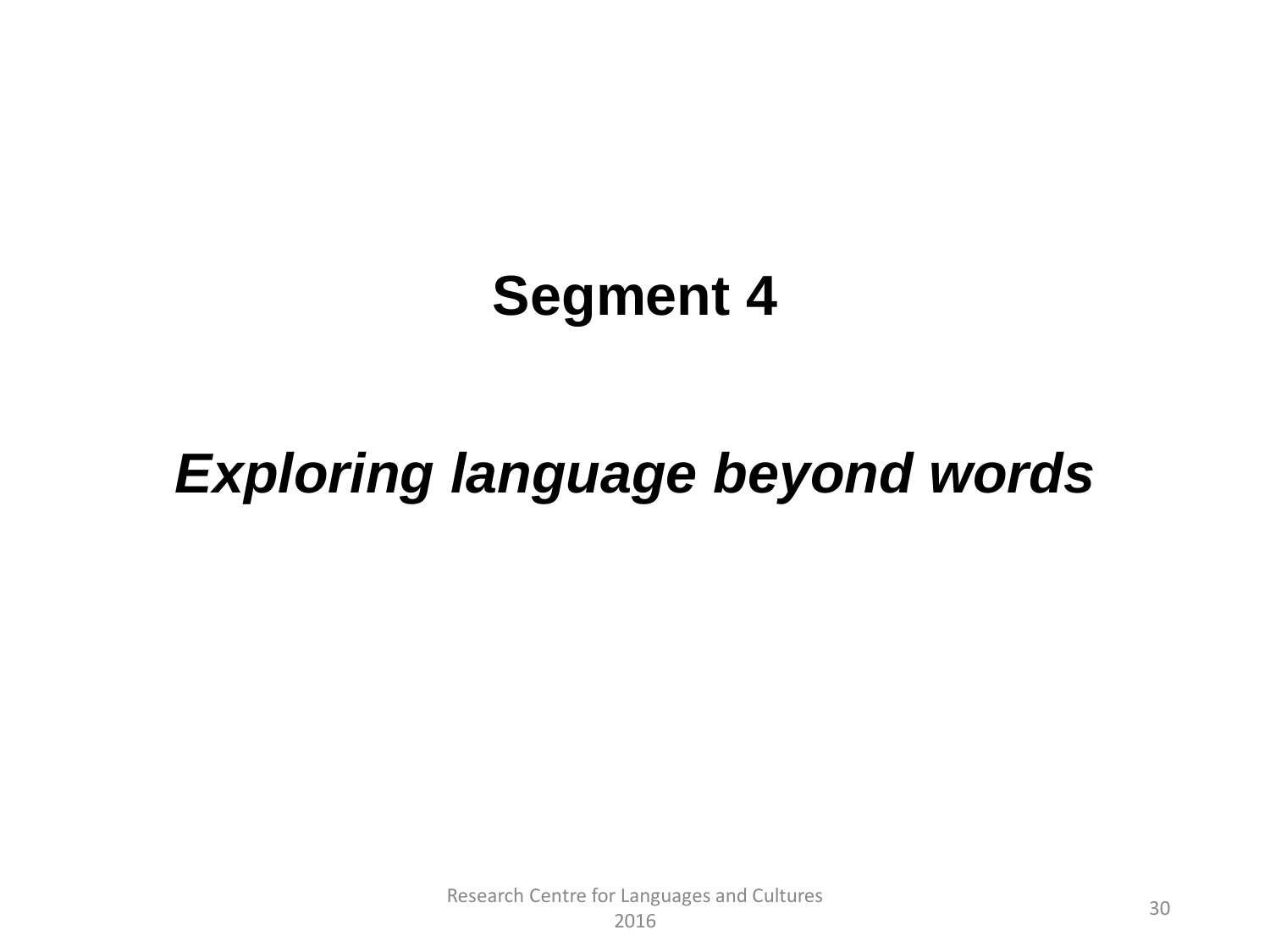'The thing is, when you go there, you need to talk to them, eye to eye contact like this, and by touching, by the love, with a smiling face. How you approach them … that behaviour comes with the approach.

'That's why I do this myself … Before when I used to see these people, I think they feel a bit scared of us, so if we touch them and make them secure, like they are secure with us, they feel that relationship between each other.'

(contd over)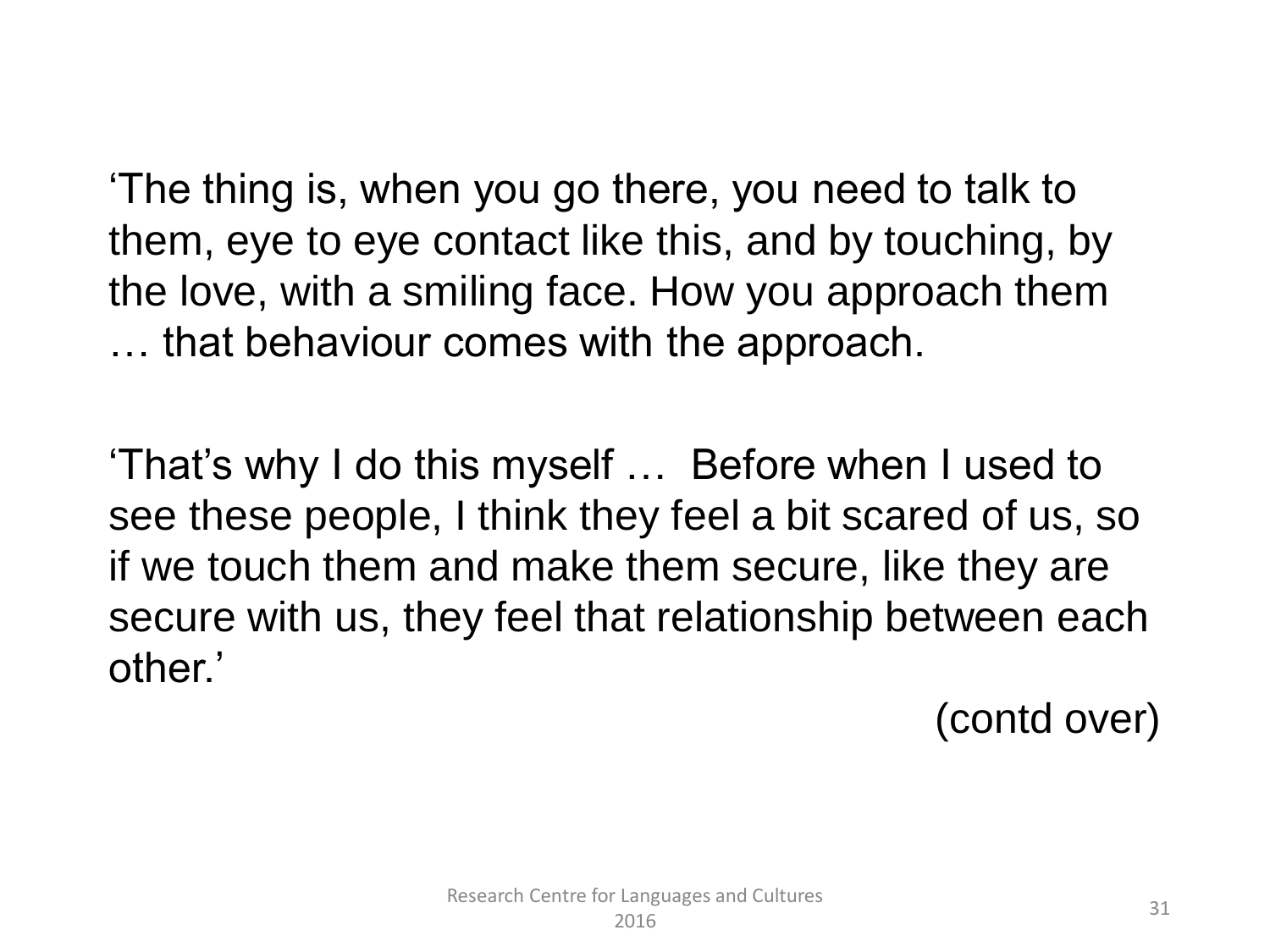#### (contd)

'You were asking what other approach we have, we have Mrs E. who doesn't like to get up. If you just tell her, "I'm going to get you a cup of tea", that really works for her. You can say "Come with me, I'll give you a nice wash or shower and I'll get you a nice hot cup of tea". She'll get up. It depends who the resident is, what works for them. We have different kinds of approaches.'

(Care worker, Indian background)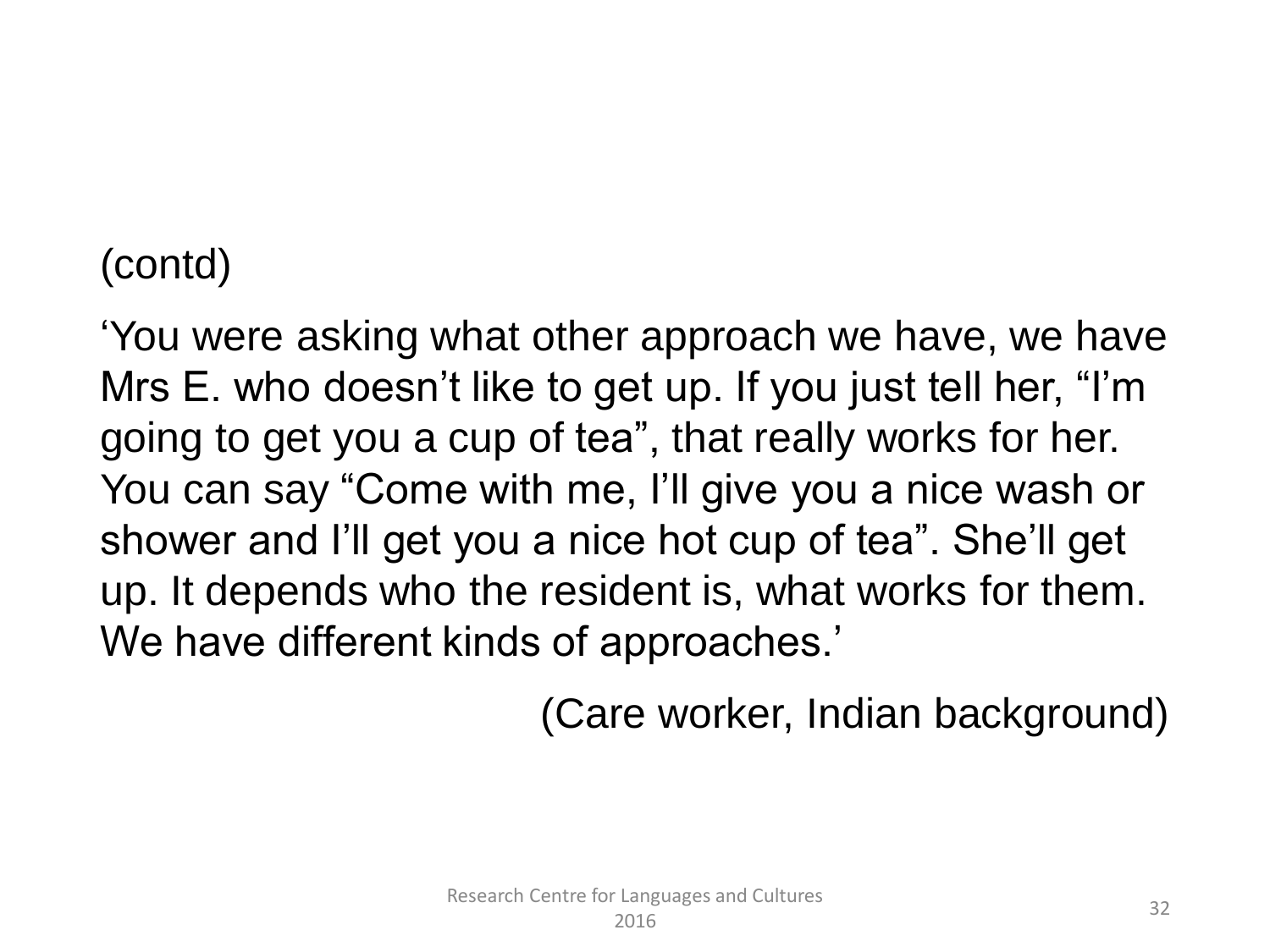'…you see there is this problem here in Australia because in my country if you are like a year older than me, I have to respect you, I don't have the right to look you straight in your eyes while I'm talking to you … yeah so when I came to Australia it was very difficult like in Australia here if you're talking to someone and you don't maintain the eye contact they look at you like you're lying to them but in my country it is quite different … when you're talking to me like I'm talking to you now I don't have the right to look at you straight in the eyes ... it's disrespectful.'

(Care worker, African background)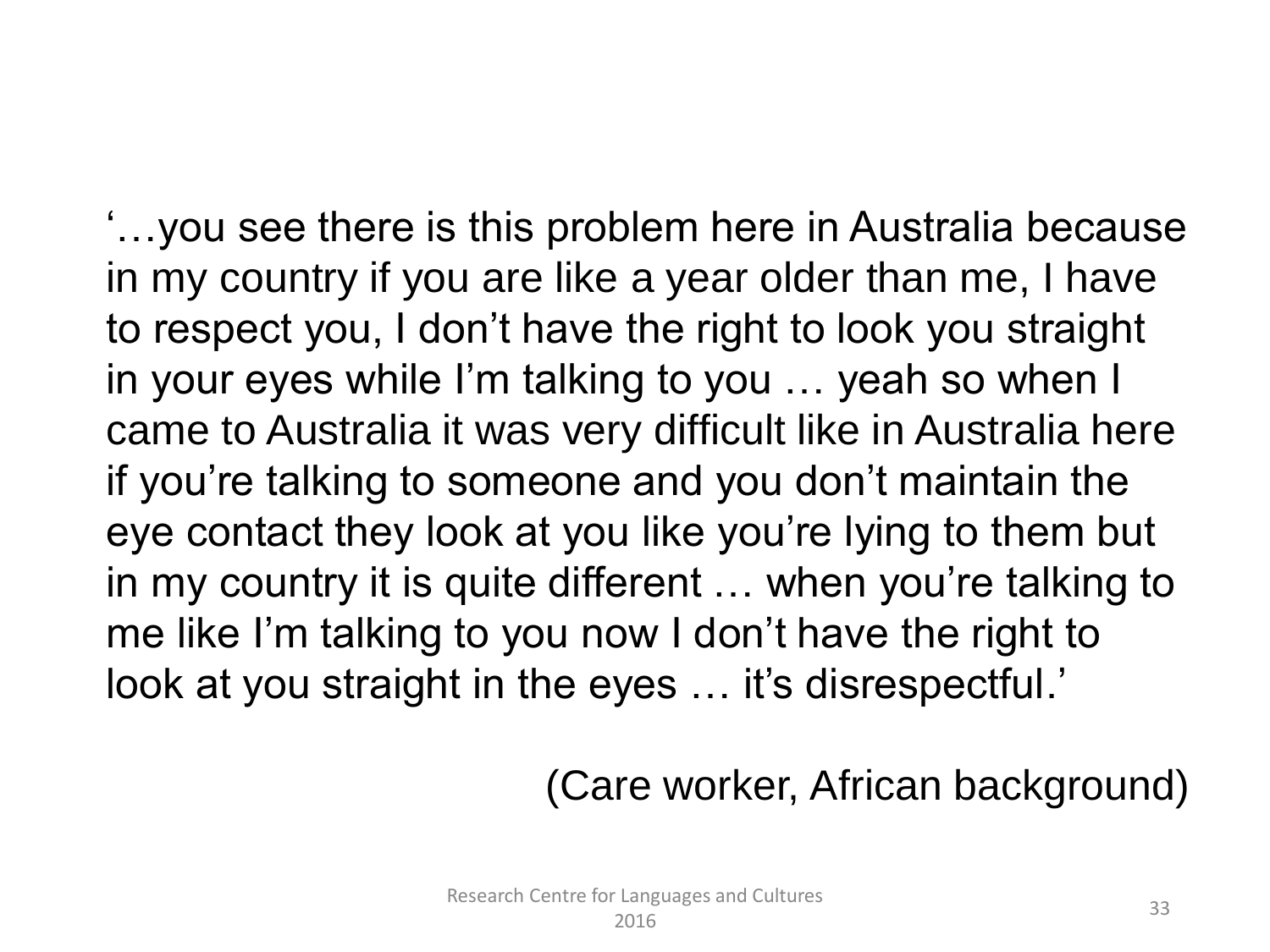## Consider

… the experience of the previous two care workers. Think of an experience in which you have been very anxious or upset and someone has made you feel less anxious.

- How close did they get to you?
- Did they touch you? Where did they look? How did they use their voice (e.g. softness, silence)?
- What did the person need to know about you to behave like this?
- What did you need to know about them?
- How did you know that the person intended to care for you?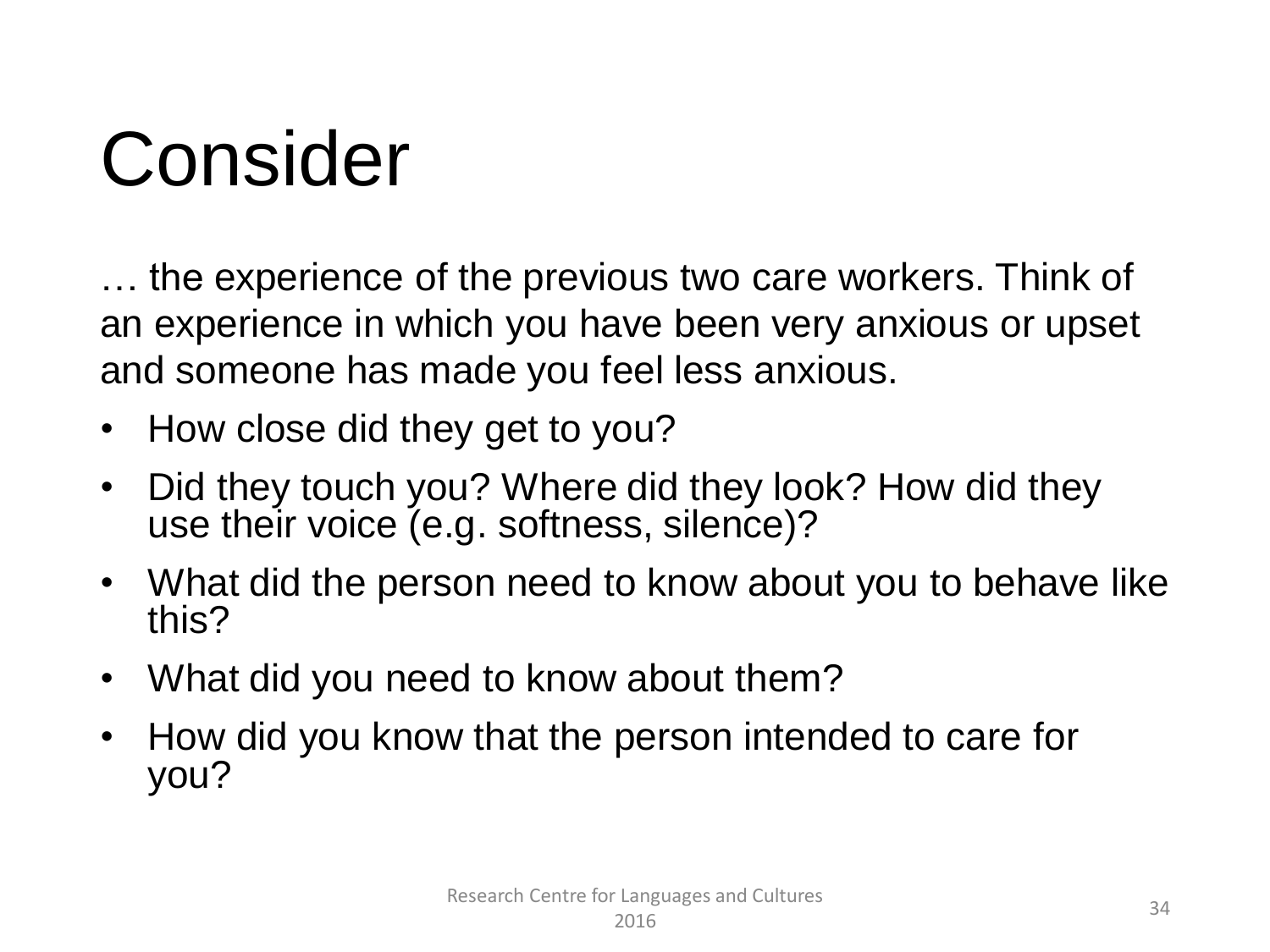**Video 3.4** Consider the perspectives of three carers, one relative and a trainer, discussing different ways of interacting with those they care for.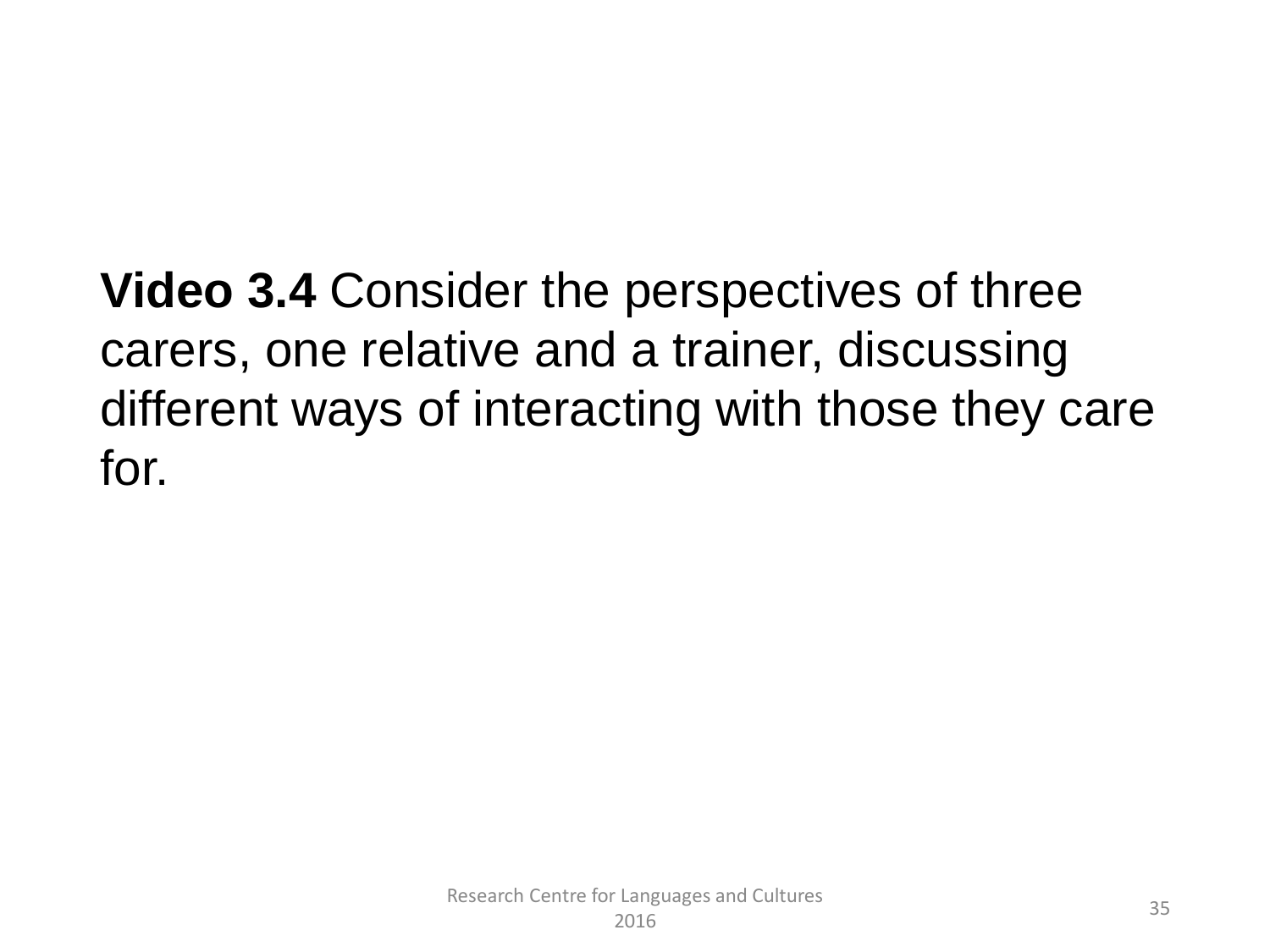# **Small group activity**

Now think of a person you care for or a colleague who has been anxious or upset.

- How have you used your body and your voice to reduce their anxiety?
- How did you change the way you comforted someone depending on what you knew about the person and the reason they were anxious?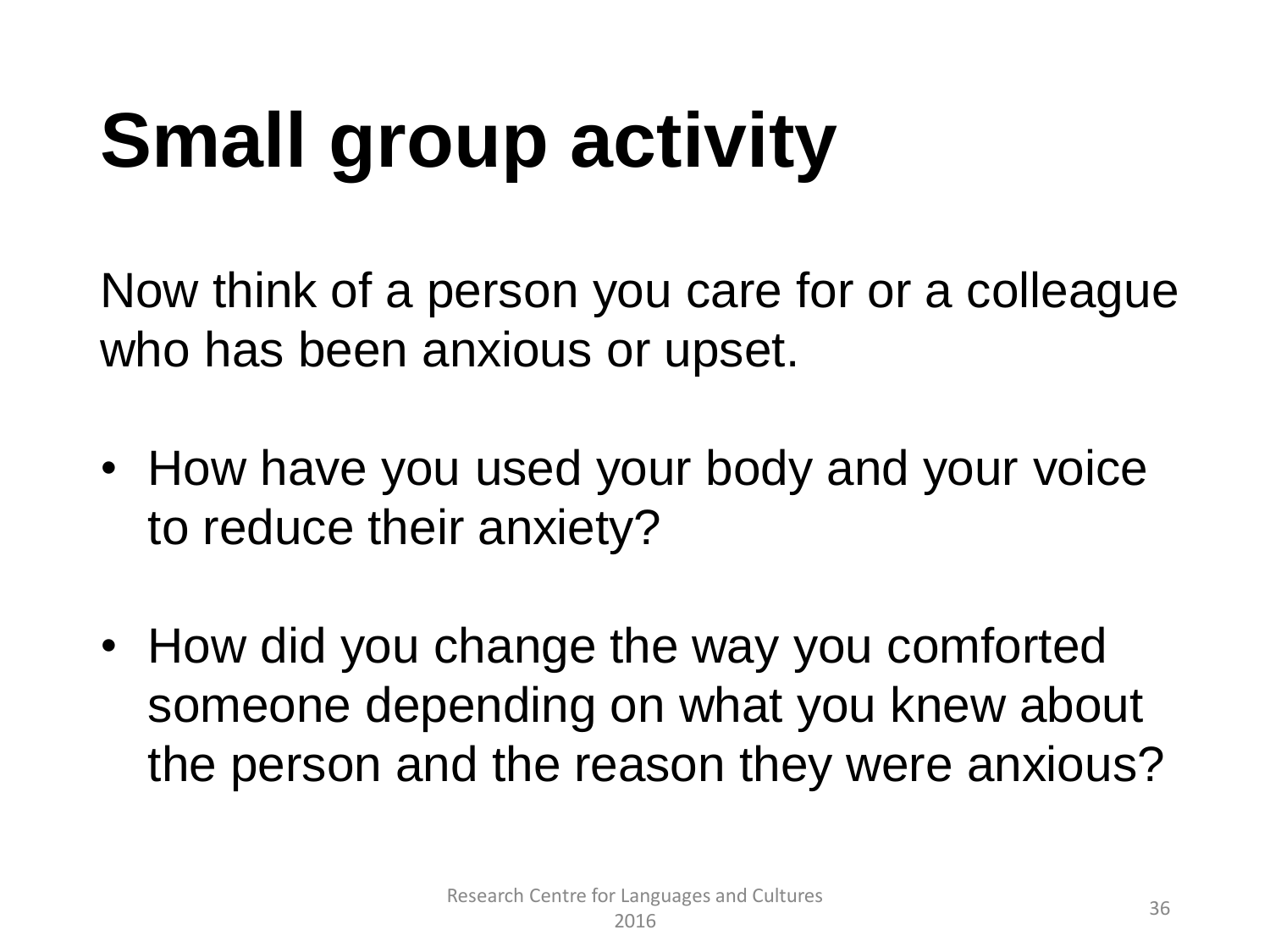How would knowing something of the person's language and culture help you change the way you comfort them? What are the first things you might want to know about their language and culture? For example:

- How will they understand the way you use your body and your voice, how close you are to them, how and where you touch them?
- How will you understand their responses?
- How might you find out how?
- Who can you ask?
- Where can you look?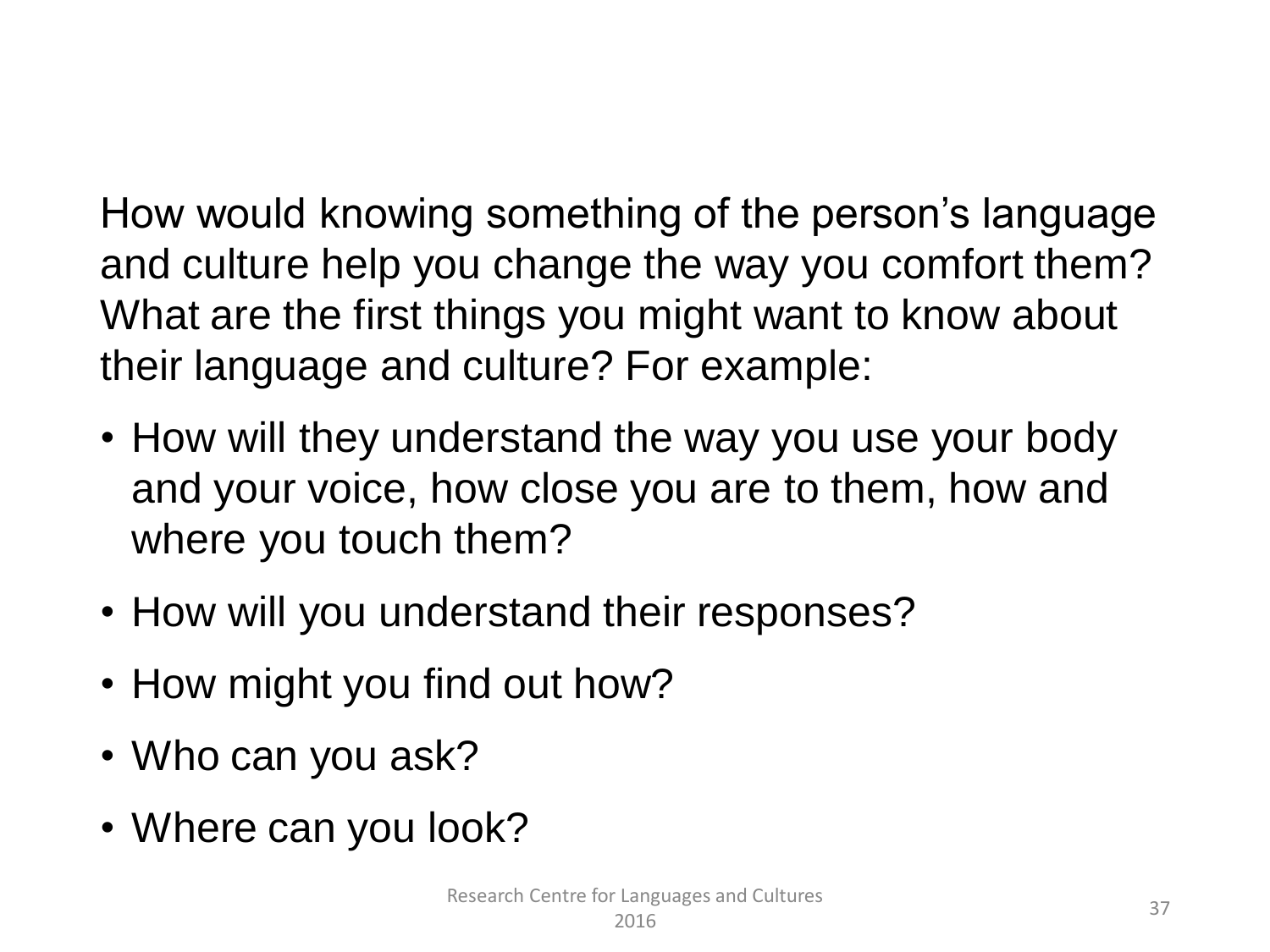## **Small group or individual activity**

Consider the ways you can learn with other staff and family about their experiences of being with the person.

Write down an example of a time when you found out from someone else something important about a person you care for or a staff member's behaviour and how they understood your behaviour.

- How did this help you to understand the person's behaviour and to behave with the person?
- What does this tell you about the person? About yourself?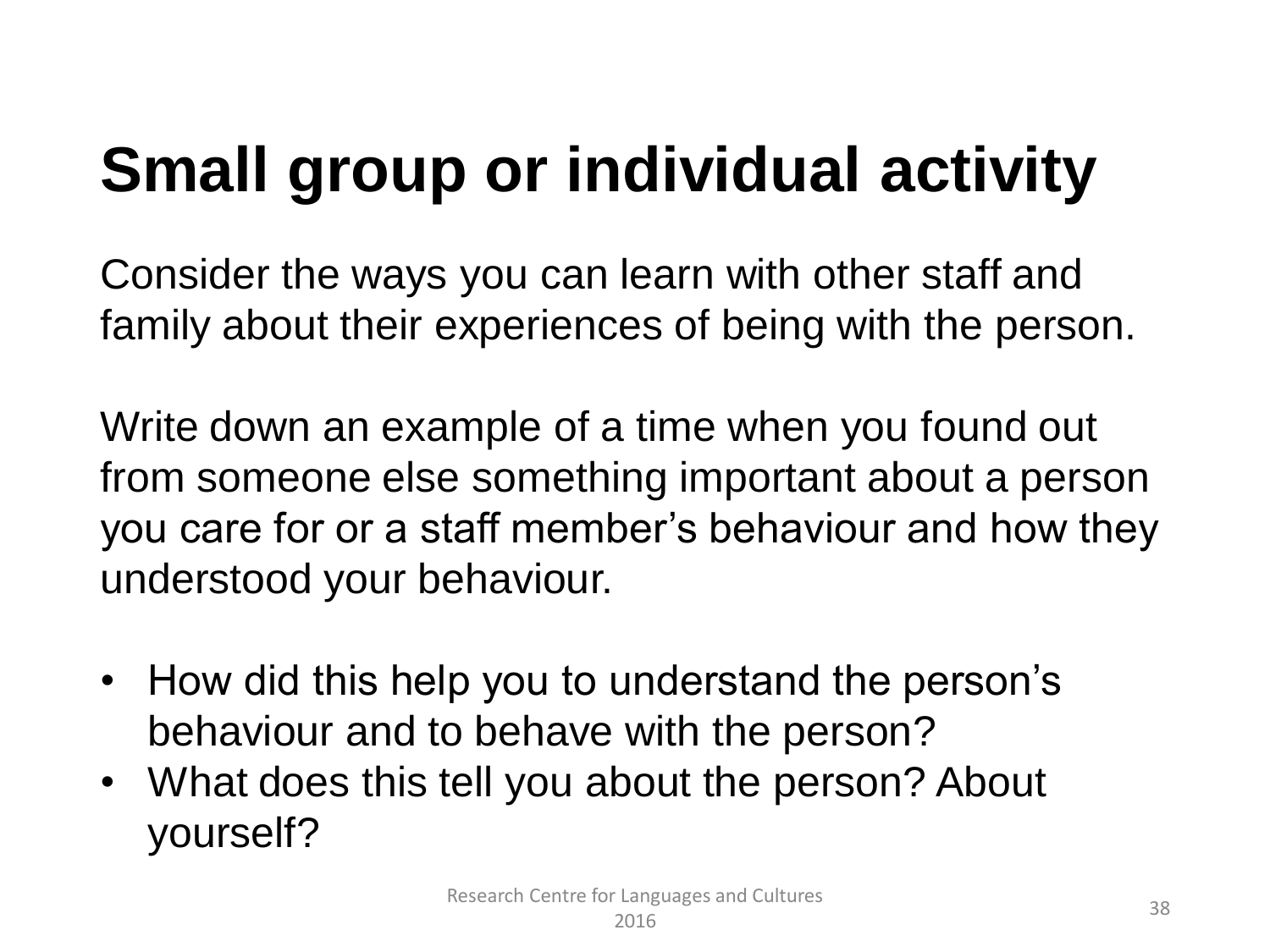'It's very much detective work. Everything. Non-verbal things we're experts in. Just by the look of their face, or not participating in something that they'd usually participate in. It can just be so many things …

'So if I notice that somebody is acting a little bit strangely, I'll ask the carers, 'OK, I had this issue, is this normal for them?' For me I have to ask, I usually ask. I mean, because I've been back for over a year now and even though I've been in each section once a week, I do get to see the residents and spend time with them, so I do get a general idea of what they're normally like, but if I'm not sure, I usually ask the carers.

(Enrolled nurse, Australian background)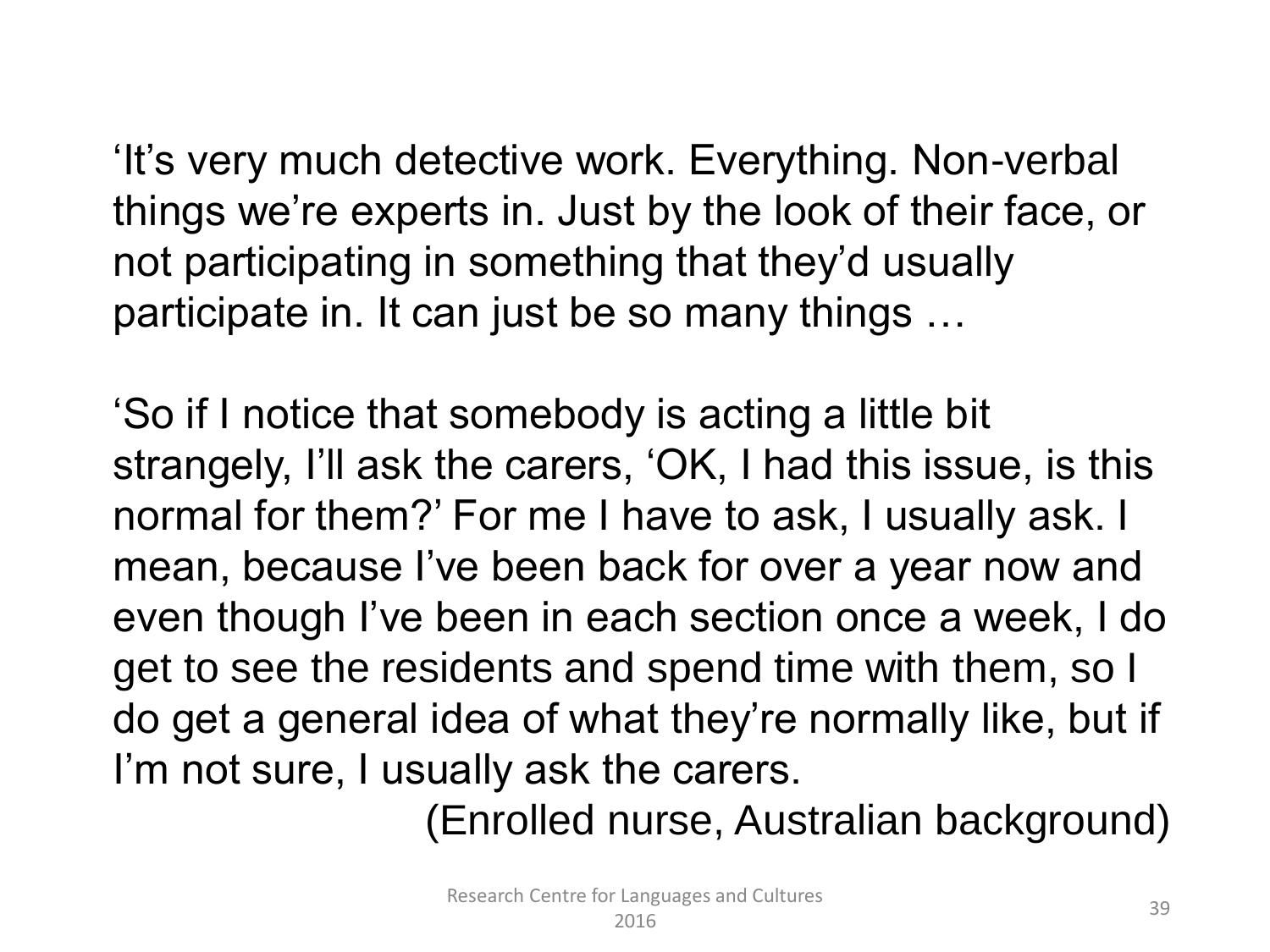# **Small group activity**

In groups of four ask each other how you would answer the questions in the first task.

Compare your experiences to that of the person in the previous slide. What similarities and differences can you see?

Discuss:

- What would you want to know about the person to be confident that you could understand their behaviour and they can understand yours?
- What would you do if the person appeared upset or aggressive to you?
- What might you not be able to tell?
- How could you confirm your understanding?
- What might you still need to find out?
- Who should you talk with to find out?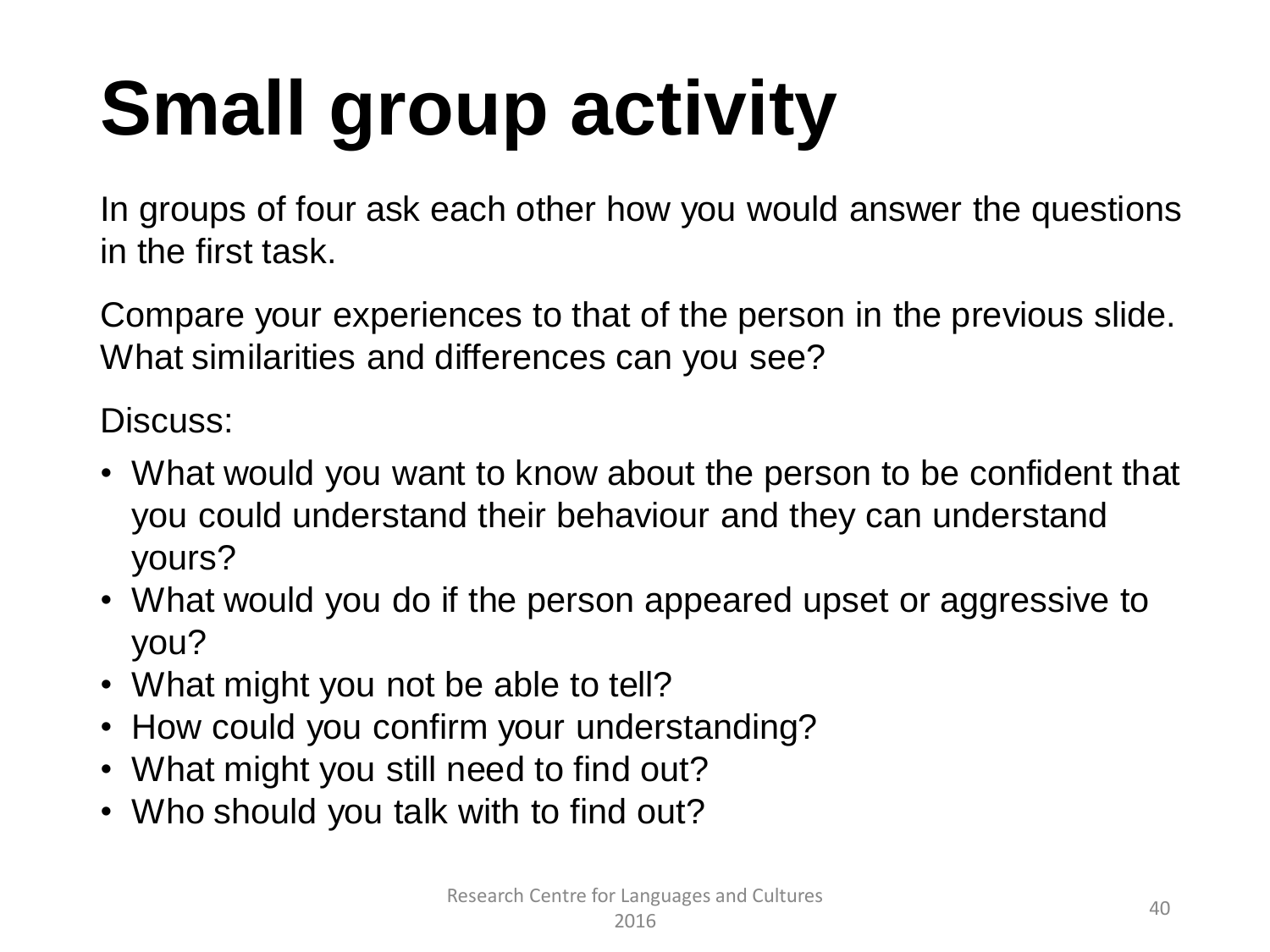# **Bringing it together**

What key ideas have emerged about:

- how people might understand your gestures, facial expressions, the ways you stand, how and where you look, and how your language reveals your attitudes?
- how choices in these areas can enhance rapport, safety and care?
- how you can find out how people with different languages and cultures might understand each other's behaviour differently?
- how this information can be communicated to others?

(contd over)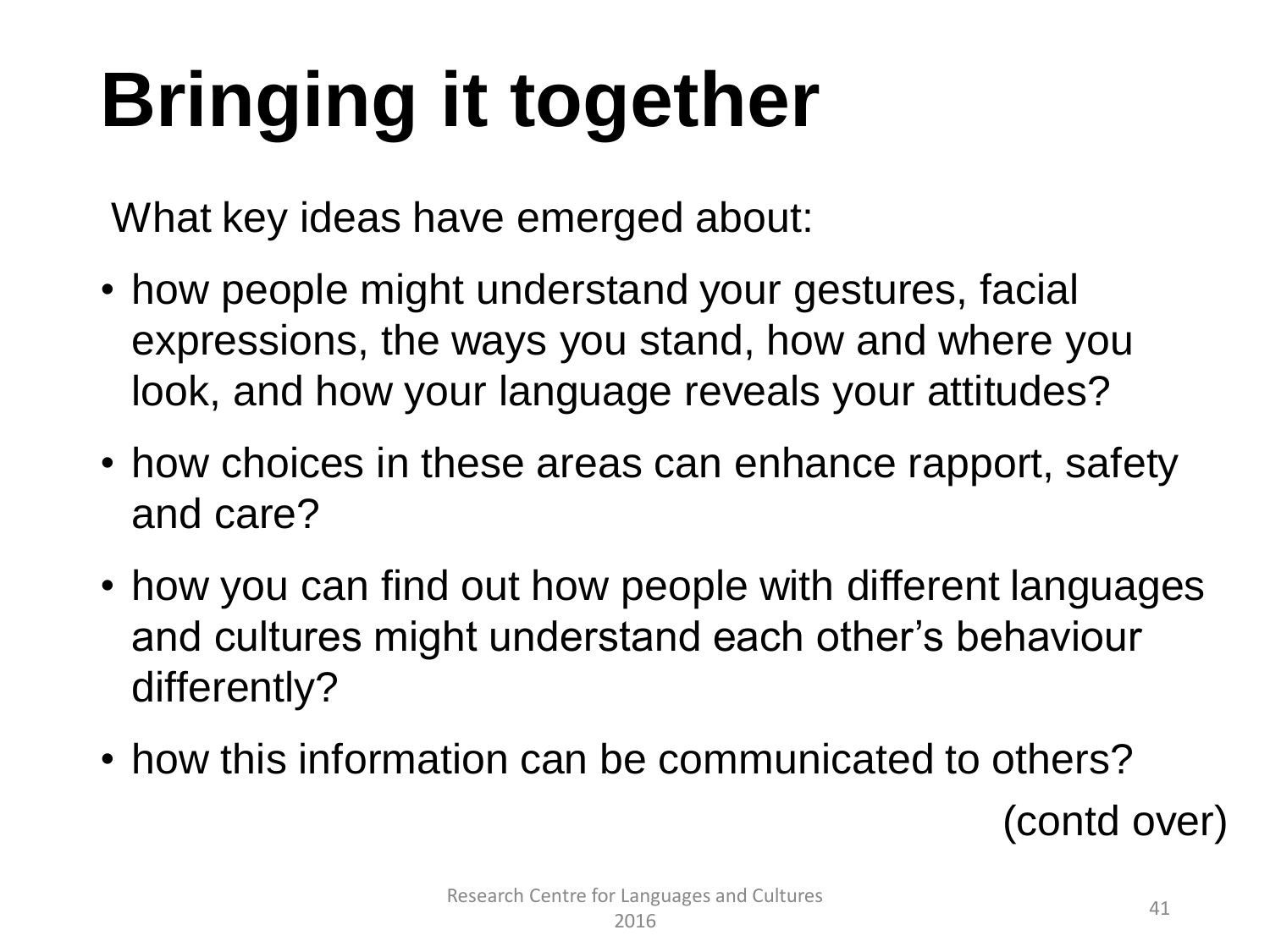## (contd)

- why you should do this?
- how this influences *communicating* and *doing*  safety and care together when you communicate (or don't communicate) it with others?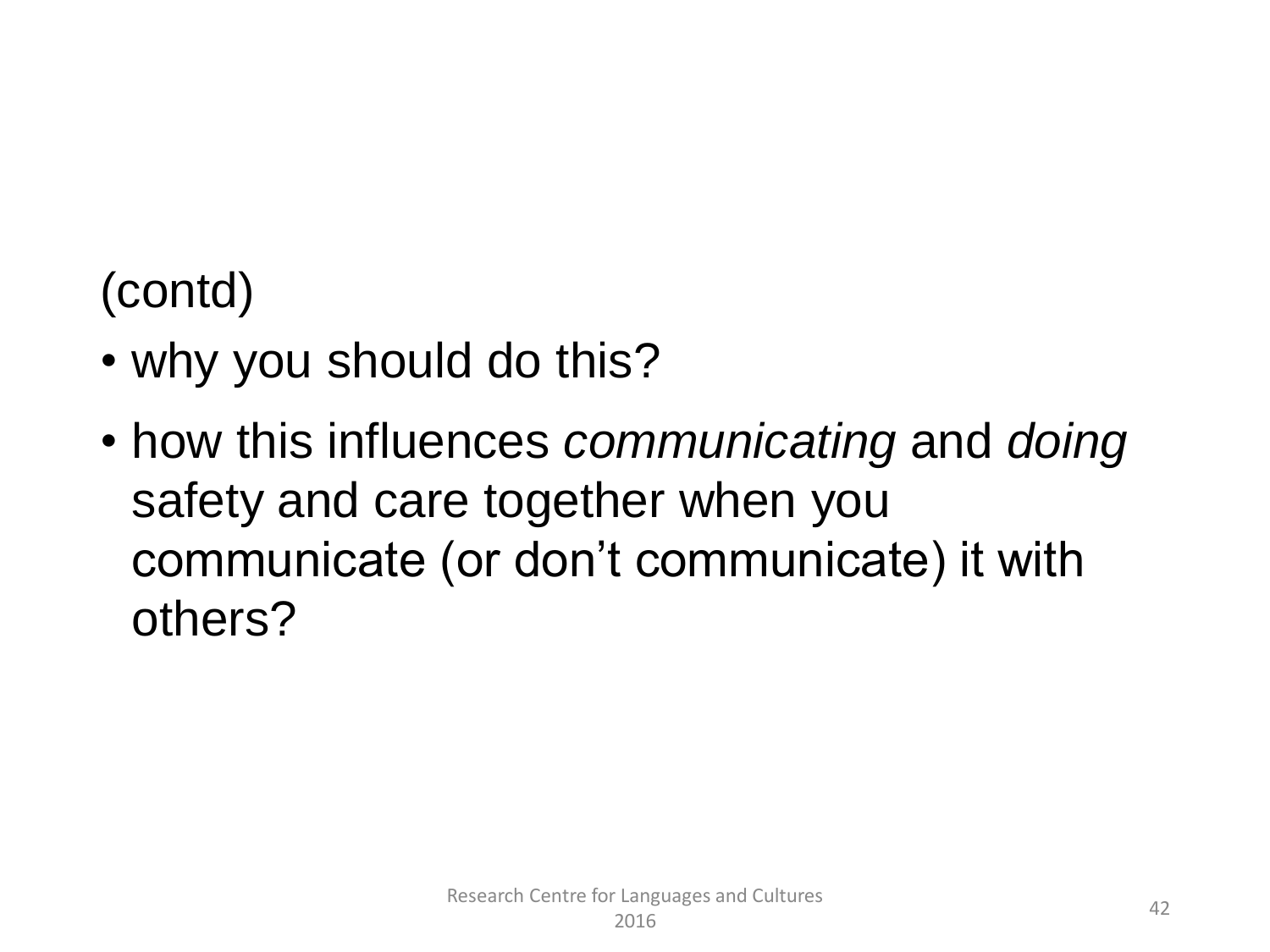#### *Reflection and application*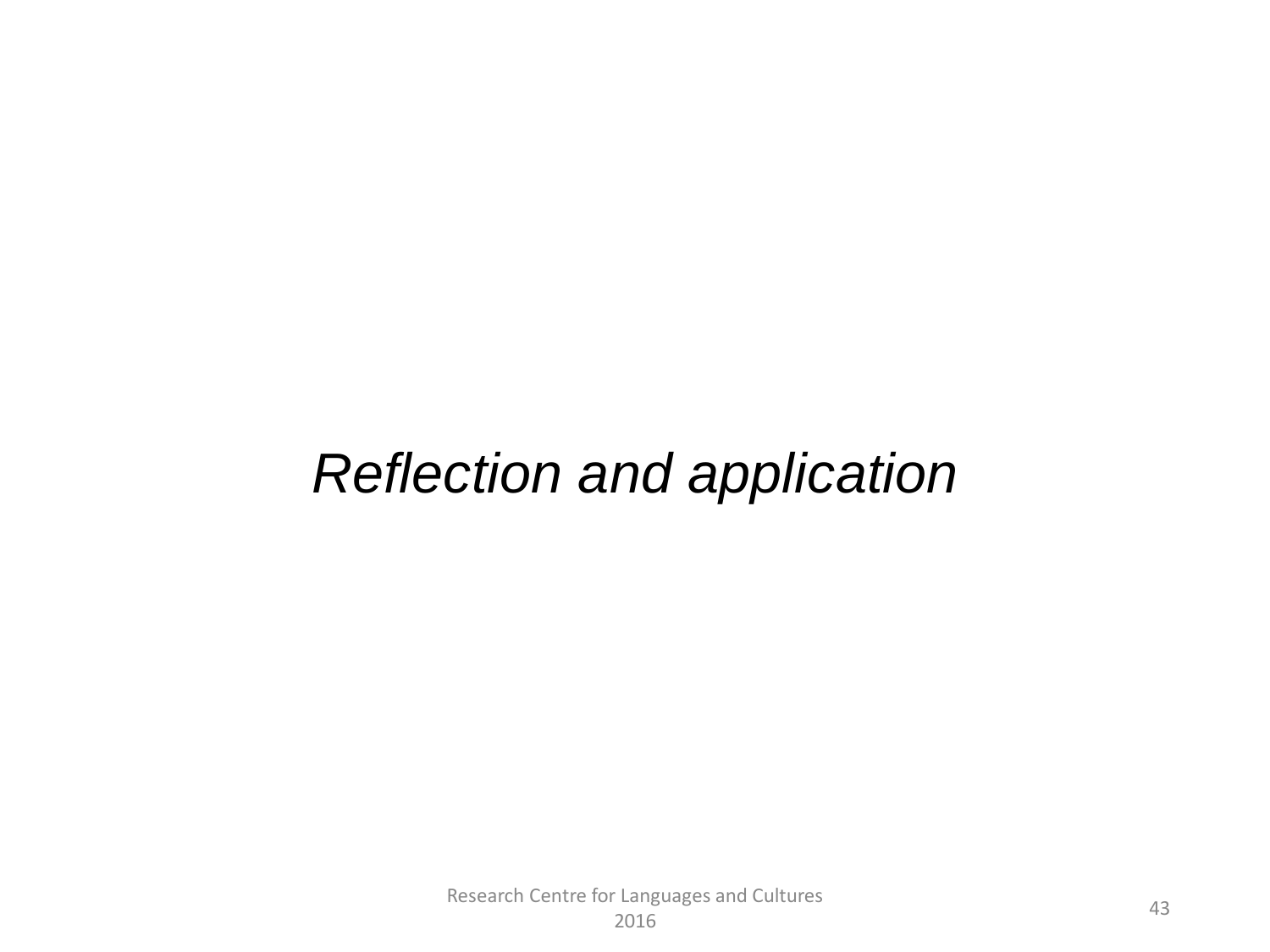'…some of them when they come here they don't speak a word of English, so we try to get translators interpreters to help out. But what I've done, it's easy to try learning their language and do that, each time I greet them, good mornings and good byes, and then they all start picking up English and then they'll learn 30 seconds, 60 seconds, "How do I say that?" and we'll have a joke about that and how that works. And through that it gets them engaged, to wanting to come back again.

'For those that are successful with these kinds of clients that we have, they actually do that, use their language, try to incorporate it… so for me the crucial thing is to get to know them. What their culture is. How would they like to be approached? How would they like their meal? Do they like hot coffee? Cold coffee? Do they like curry because they're Indian?' (Trainer, Asian background)

Research Centre for Languages and Cultures zungauges and editores and the contracts and the contracts of the contract of the contract of the contract of  $44$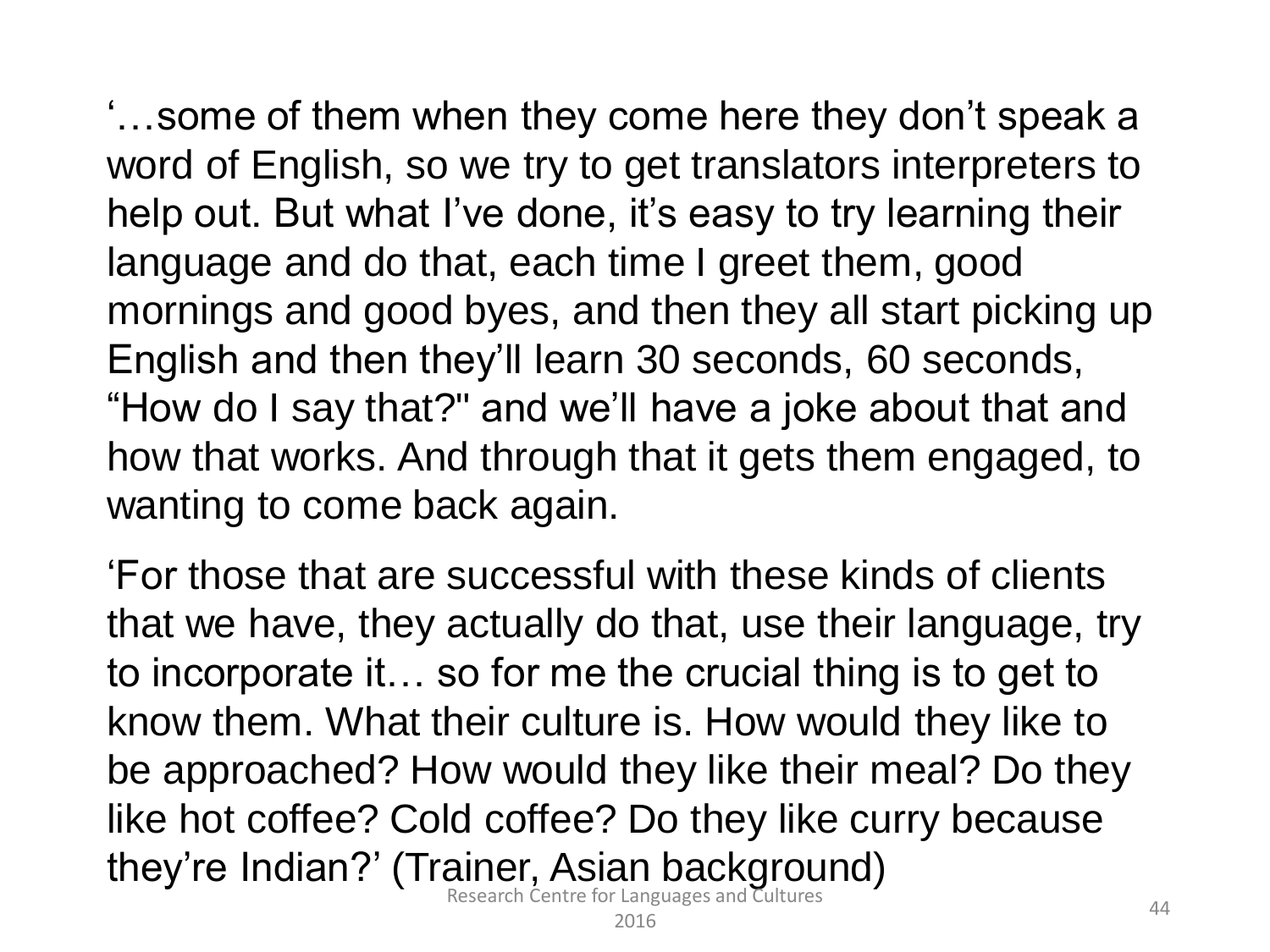## **What next?**

*On your next shift:* 

- Find out something new about the language ability, language/s and culture/s of a person you care for by asking a family member or staff member.
- Find out how to do greetings in their language and use it when you enter the person's room.
- Ask about a word or phrase that you don't understand, that a person uses or that is important for understanding an object/photo/ornament in a resident's room. Then use it is as a cue to have a conversation with the resident while you are caring for them.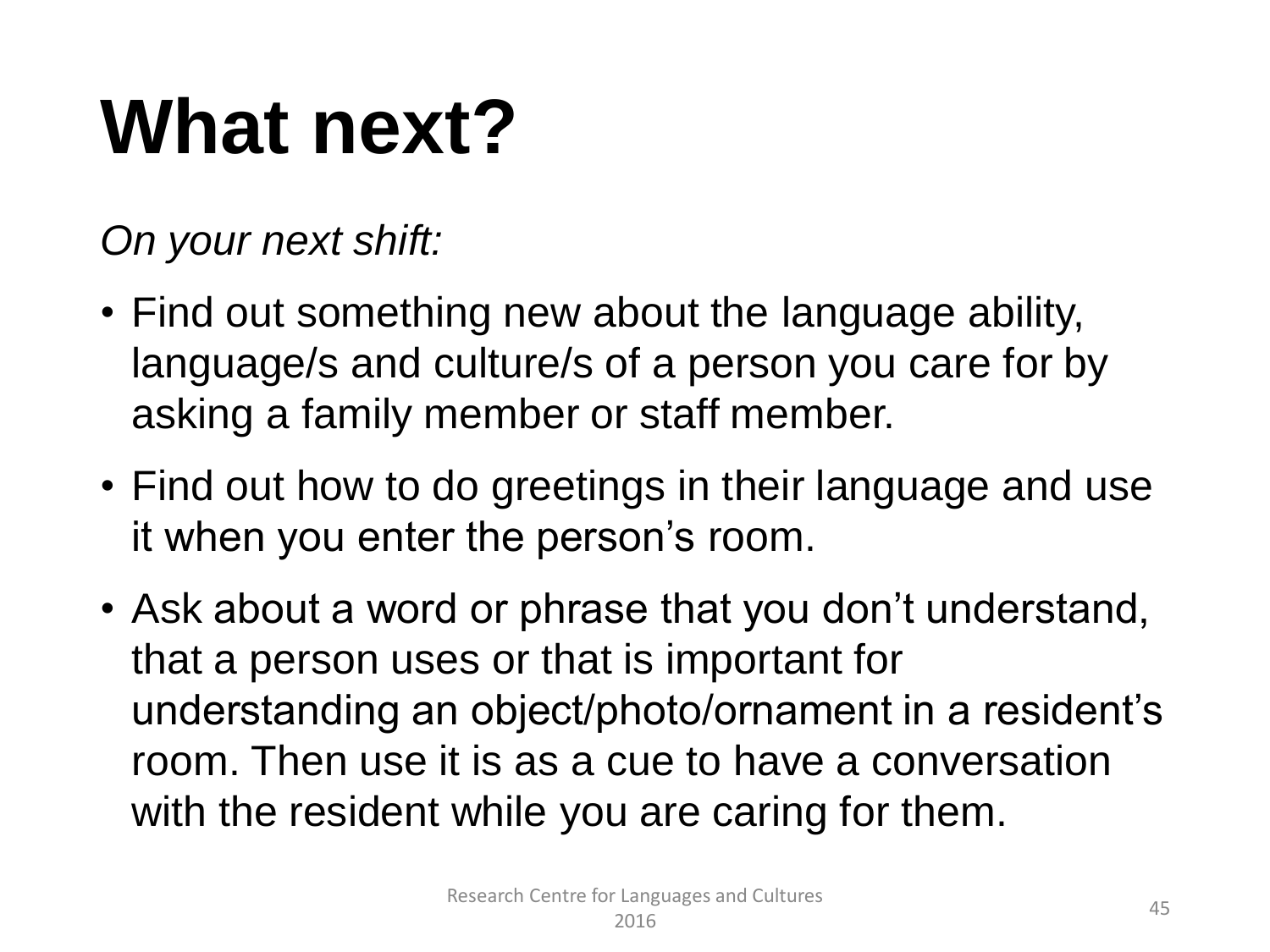*Over the next week –* 'Person of the Week':

Working together with staff (and the family and others), focus on one person you care for at a weekly meeting or handover.

- What knowledge about communicating with the person could be shared to build rapport and a more trusting relationship with the resident, to better understand them and their needs?
- In which activities with the person would this be most important?
- What do you and other staff know/not know/need to know about the resident's language ability, language/s and culture/s that could help you do this?
- Plan and facilitate opportunities to communicate with this resident, for this week. At the end of the week, what have you learned/noticed? What could be done differently? How does this matter for safety and care?